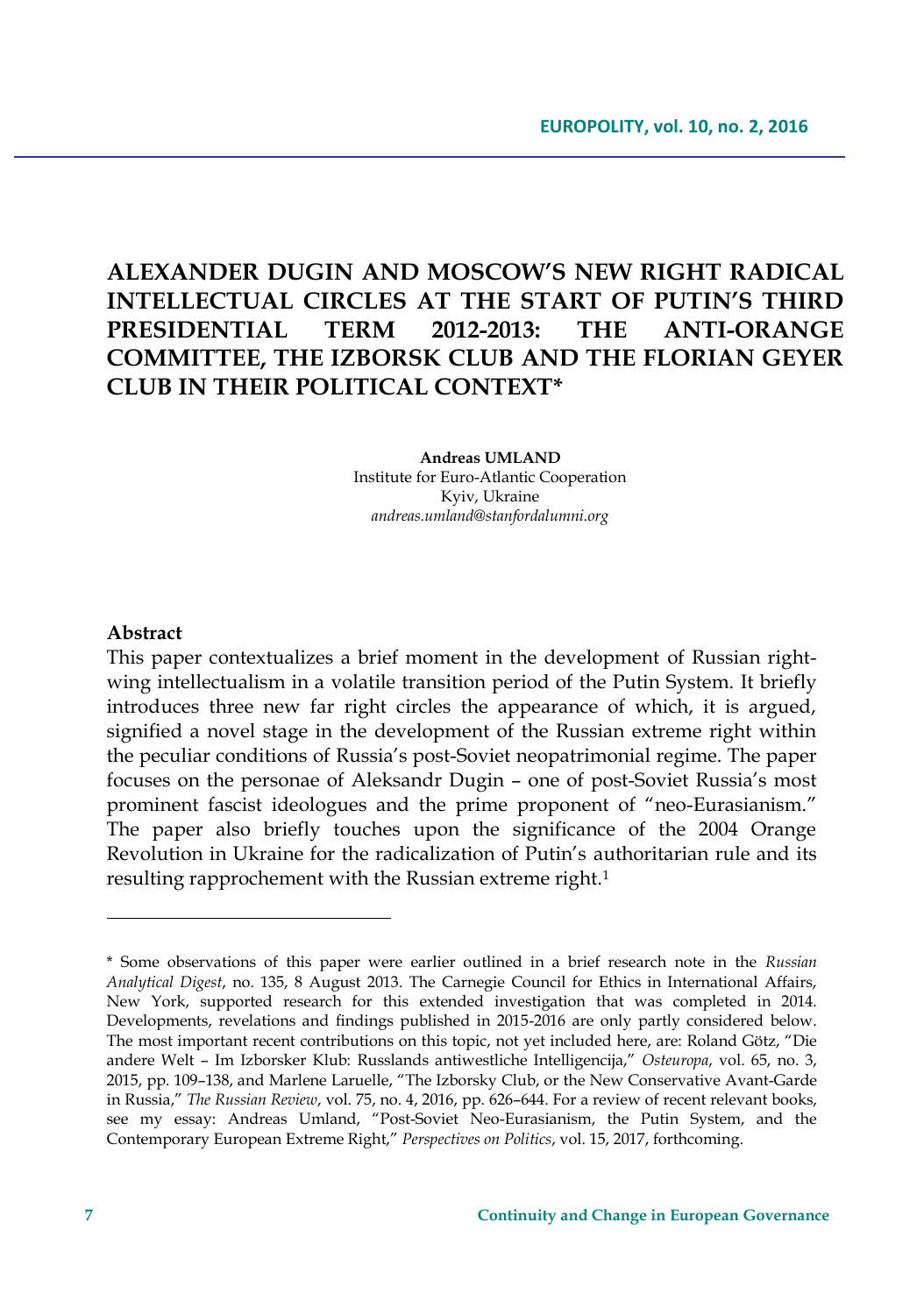#### **Keywords**

Dugin, Putin, Russia, Russian right-wing.

The relatively large attention that Aleksandr Dugin and his "neo-Eurasian" followers have received in international post-Sovietology and Russian right-wing extremism studies, over the last two decades, is unusual, but justified.<sup>1</sup> Dugin represents for both, analytical and political reasons, a more interesting case than his various ultra-nationalist competitors on the book market, in mass media, and within the public discourse of post-Soviet Russia. Not only has he distinguished himself by his bold incorporation of West European inter- and post-war rightwing extremist ideas – including classical German Nazism – into his post-Soviet Russian fascist ideology. By today, he is one of the few still active veterans of the Soviet Union's occult underground that made up the Iuzhinskii circle in the early 1980s (Menzel 2013, 195-228, Laruelle 2015b, 563-580). Later on, Dugin was, for a short period in 1988, a member of late Soviet Russia's first openly ultranationalist grouping, the infamous so-called *Pamiat'* (Memory) Society. Already in the early nineties, Dugin became a prolific post-Soviet publicist whose first articles, in particular his columns for Russia's leading ultra-nationalist weekly

<sup>1</sup> See also,, in this journal, on Dugin's ideology: Radu Cucută, "Flogging the Geopolitical Horse," *Europolity: Continuity and Change in European Governance,* vol. 9, no. 1, 2015, pp. 227-233.

 $1$  For several relevant comparative interpretations and empirical studies, on Aleksandr Dugin and his "neo-Eurasiansim," as well as extensive bibliographies, see the eleven 2009-2015 special sections "Anti-Western Ideological Trends in Post-Soviet Russia and Their Origins I-XI" of the Russianlanguage web journal *Forum for Contemporary East European History and Culture (Forum noveishei vostochnoevropeiskoi istorii i kul'tury*), vol. 6, no. 1, pp. 5-218; vol. 6, no. 2, pp. 5-174; vol. 7, no. 1, pp. 5- 148; vol. 7, no. 2, pp. 7-186; vol. 8, no. 1, pp. 7-158; vol. 8, vol. 2, pp. 7-156; vol. 9, no. 1, pp. 7-142; vol. 9, no. 2, pp. 7-176; vol. 10, no. 2, pp. 233-360; vol. 12, no. 1, pp. 141-342; vol. 12, no. 2, pp. 75-182. at http://www1.ku-eichstaett.de/ZIMOS/forumruss.html. On Eurasianism and neo-Eurasianism in general, see lately: Marlene Laruelle, ed., *Eurasianism and the European Far Right: Reshaping the Europe-Russia Relationship* (Lanham, MD: Lexington Books, 2015); Mark Bassin, Sergei Glebov & Marlene Laruelle, eds, *Between Europe and Asia: The Origins, Theories and Legacies of Russian Eurasianism* (Pittsburgh, PA: University of Pittsburgh Press, 2015); Mark Bassin & Mikhail Suslov, eds, *Eurasia 2.0: Russian Geopolitics in the Age of New Media* (Lanham, MD: Lexington, 2016); Mark Bassin, *The Gumilev Mystique: Biopolitics, Eurasianism, and the Construction of Community in Modern Russia* (Ithaca, NY: Cornell University Press, 2016); Charles Clover, *Black Wind, White Snow: The Rise of Russia's New Nationalism* (New Haven, CT: Yale University Press, 2016).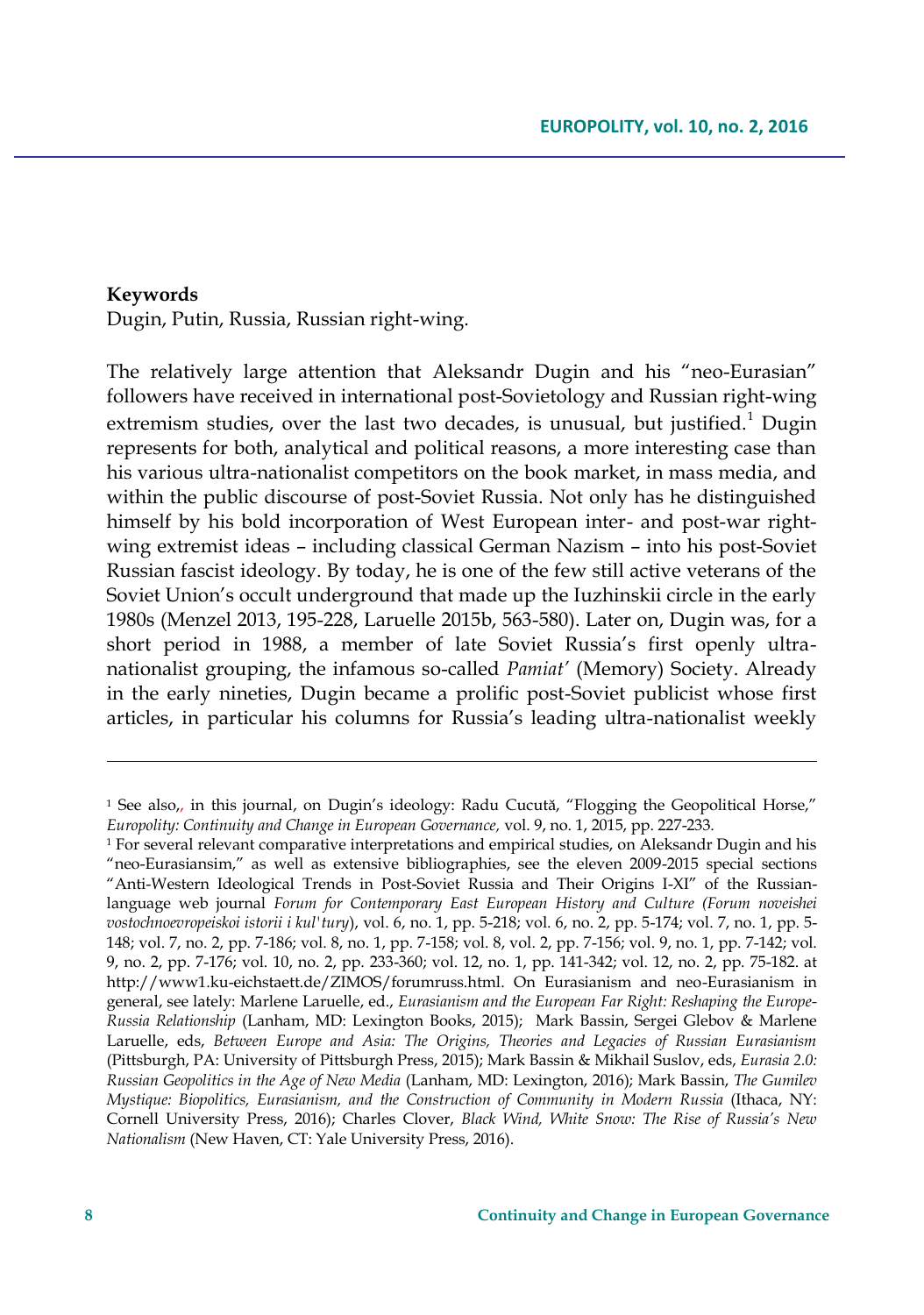*Den'/Zavtra* (The Day/Tomorrow), helped to shape the overall world-view of the then emerging new Russian extreme right.

This paper will, first, outline the overall background, determinants, and context of various non-party activities that, among others, Dugin is engaged in. The argument focuses on both Dugin's specific strategy, on the side, and the general meaning of right-wing extremist activism outside the electoral realm, i.e. within so-called "uncivil society," on the other. The paper, secondly, illustrates these general observations by way of continuing Marlene Laruelle's (2009) and others' (including my own, Umland 2007) research on post-Soviet Russian right-wing extremist clubs and think-tanks. The focus here will be on three new such creations, in which Dugin has been taking an active part, and which came to prominence since the announcement of Putin's return to the Russian presidency after September 2011. In the conclusions, I argue that the development of Russian right-wing intellectualism may currently be entering a new stage, in terms of its consolidation as a movement, as well as of its penetration of the state and society.

#### **1. SOURCES OF DUGIN'S SOCIO-POLITICAL RELEVANCE**

While some prominent right-radical activists of the late 1980s – early 1990s have now been replaced by post-Soviet novices of right-wing radicalism, Dugin is still manifestly present, in Russian public life (Østbø 2015). Moreover, his social status and reach into the political mainstream are, perhaps, currently rising further. In 2012, he claimed for himself, not without justification, that he had "[…] been actively participating in Russian politics, for many years. I am one of the oldest Russian politicians. […] For the realization of my world view positions, I searched for different political milieus, and, wherever I went, I left a serious trace. Starting with the national-patriotic movement of the [nineteen] eighties, with the newspaper *The Day*, the left-right opposition, the National Salvation Front, and up to the formation of the ideology of the ideology of the C[ommunist] P[arty of the] R[ussian] F[ederation] (read the books and articles by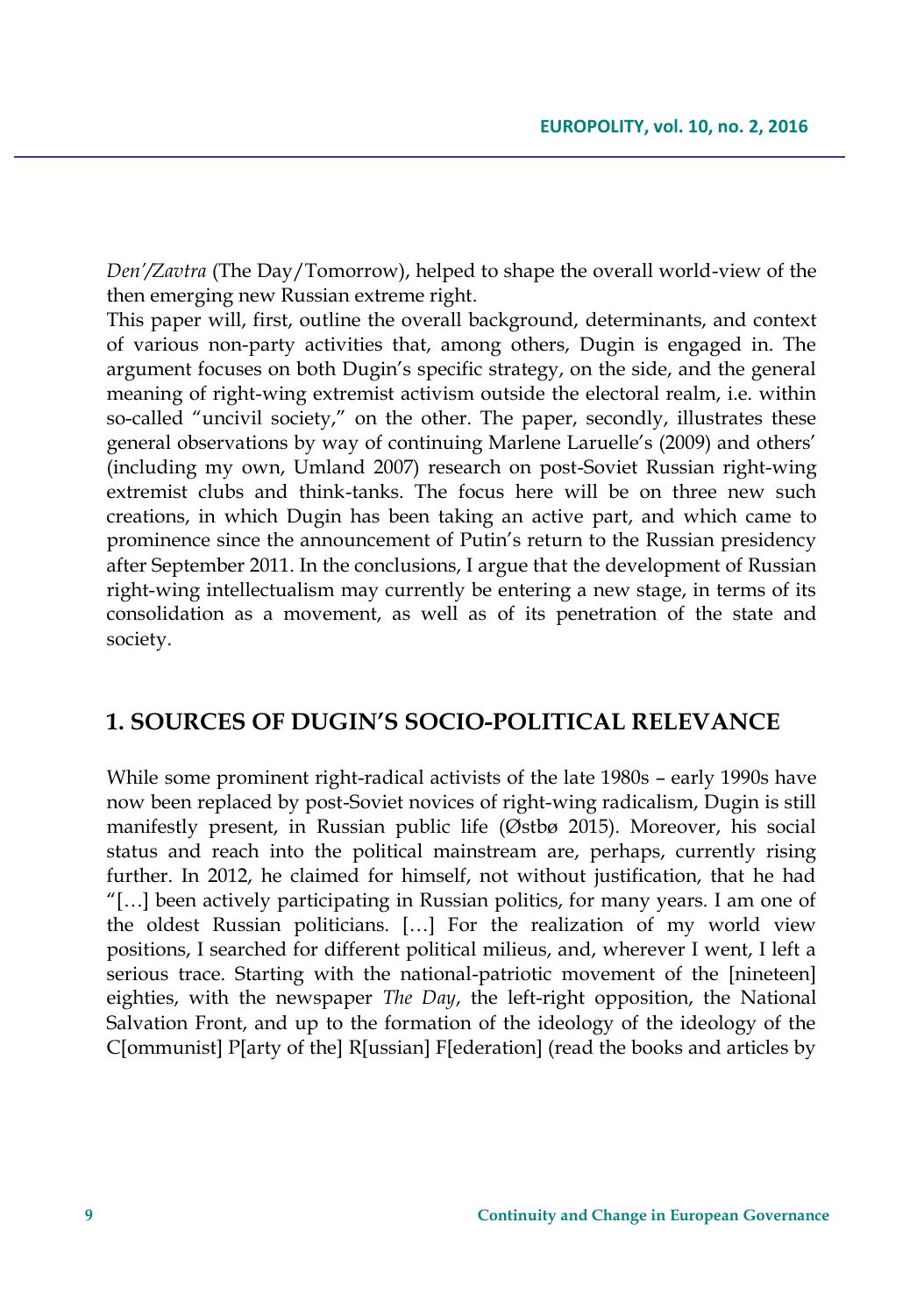Gennadii Ziuganov - many passages [resemble mine] one by one);<sup>1</sup> from the *en passant* ideological project of National Bolshevism as presented by the Limonovites […] to the creation of the first version of the movement "Russia." By the way, my ideas were to considerable degree taken over by the L[iberal- ]D[emocratic] P[arty of] R[ussia], and O[ur] H[ouse is] R[ussia] (in a brushed up form), F[atherland -] A[ll of] R[ussia] (I published two programmatic-conceptual articles in the Luzhkov journal *My Moscow*, the ideas of which Luzhkov, at one time, slightly changing them, repeated). Today, the Putin establishment minus – not for long – the liberals [within it] speak in my language. Yes, I am not widely known, but only because thieves never refer to the sources of their property. In my view, this is obvious. The Eurasian movement that I head is a kind of world view order, a scientific network. […] Slowly but constantly we are reaching our aim. The early Eurasian tendency in contemporary Russia was only represented by young intellectual non-conformists. Today, a weighty part of it [are] academic scholars, businessmen and industrialists, representatives of the power ministries and agencies, religious people (Old Believers, Muslims, mystic and others), administrators, journalists and oil traders, as well as and as always a broad range of the counter-culture – the [latter] is the traditionally [strong part]" (Dugin 2012, 23-25). Obviously, Dugin is inflating his impact here. Yet, he may be right, in principle, in so far as his traces are indeed noticeable in the rhetoric of many Russian politicians – whether within the executive and parliament, or outside the state institutions and in civil society.

The reasons for his relatively high impact are not only the longevity of his publicistic activity, the aggressiveness of his anti-Westernism, a presumed originality of his ideas, a certain literary talent, his considerable erudition, and the enormous amount of his printed and web publications, including frequent appearances in electronic media (TV, radio). These features have been extensively covered in previous research. They make Dugin only partially special, within the Russian right-wing extremist scene. More importantly, Dugin has distinguished himself from others, over the last quarter of a century, by the considerable energy he has invested in (a) the establishment of sustainable ties to like-minded foreign political activists and non-Russian publicists, particularly in

<sup>&</sup>lt;sup>1</sup> More on Dugin's view of his impact on the CPRF, in: Aleksandr Dugin, "KPRF i evraziistvo," *Evraziiskoe obozrenie*, no. 6, 2002, http://www.eurasia.com.ru/eo/6-3.html.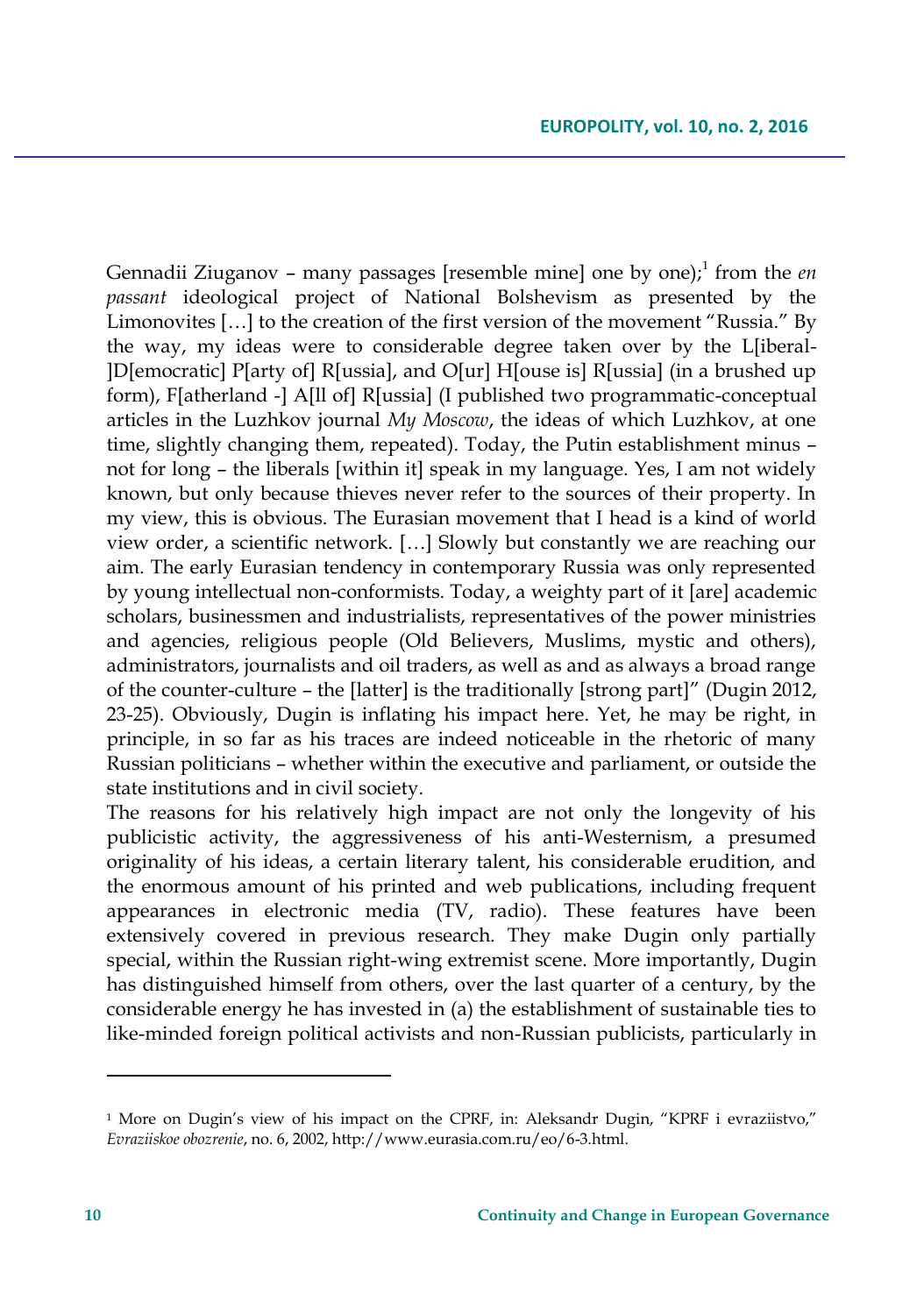Western Europe and Turkey (Shekhovtsov 2015), $^1$  and (b) the creation of various political, networking, propaganda and publishing organizations, inside Russia, that support the spread of his ideas in society.

While Russia has a whole number of publicists who are as belligerently anti-Western and similarly productive text producers as him, none of the widely known ultra-nationalist literati equals Dugin in terms of the range of her/his organizational improvisations and international activities. This concerns especially the closeness of his cooperation with Western neo-fascist intellectuals, as well as the impressive number and probable impact of the institutions (circles, publishing houses, parties, networks etc.) that Dugin created, co-founded or joined, in a leading position, over the last 30 years. The combination of these features distinguish Dugin from other prolific publicists of similar ilk like, to name three prominent examples, the renowned mathematician Igor' Shafarevich, $^2$  chemistry professor Sergei G. Kara-Murza, $^3$  or journalist Vladimir Kucherenko $4$ 

<sup>1</sup> For further explorations of some of these ties, see, for instance, Marlène Laruelle, "Russo-Turkish Rapprochement through the Idea of Eurasia: Alexander Dugin's Networks in Turkey," *The Jamestown Foundation Occasional Papers*, April 2008, http://www.jamestown.org/uploads/media/Jamestown-LaruelleRussoTurkish.pdf, and Anton Shekhovtsov, *Russia and the Western Far Right: Tango Noir* (Abingdon, UK: Routledge, 2017), forthcoming.

<sup>2</sup> On Shafarevich's earlier writings see, John B. Dunlop, "The 'Sad Case' of Igor Shafarevich," *Soviet Jewish Affairs* 24, no. 1 (1994):19-30; Andrei A. Znamenski, "In Search of the Russian Idea: Igor Shafarevich's Traditional Orthodoxy," *European Studies Journal* 31, no. 1 (1996, pp. 33-48. Among his more recent books are Igor' Shafarevich, *Russkii narod v bitve tsivilizatsii* (Moskva: Eksmo-Press, 2004); *idem, Trëkhtysyachiletnyaya zgadka* (Moskva: Eksmo-Press, 2005); *idem, Zachem Rossii Zapad?* (Moskva: Eksmo-Press, 2005).

<sup>3</sup> Kara-Murza is affiliated with the *Fond natsional'noi i mezhdunarodnoi bezopastnosti* (Foundation of National and International Security). Among his many books are Sergei G. Kara-Murza, *Sovetskaya tsivilizatsiya* (Moskva: Algoritm, 2001); *idem, Evrei, dissidenty i evrokommunizm* (Moskva: Algoritm, 2002); *idem, Antisovetskii proekt* (Moskva: Algoritm, 2001); *idem, Manipulyatsiya soznaniem* (Moskva: Eksmo-Press, 2004); *idem, Poteryannyi razum* (Moskva: Eksmo-Press, 2005); *idem, Oppozitsiya kak tenevaya vlast'* (Moskva: Algoritm, 2006).

<sup>4</sup> E.g. Maksim Kalashnikov, *Vpered, v SSSR-2* (Moskva: Yauza, Eksmo-Press, 2003); *idem*, *Slomannyi mech' imperii* (Moskva: Krymskii Most, 9d—Paleia, 1998); *idem, Bitva za nebesa* (Moskva: AST, Astrel', 2002); *idem* and Yurii Krupnov, *Gnev orka* (Moskva: AST, Astrel', 2003); Maksim Kalashnikov, *Amerikanskoe igo: Zachem diade Semu russkie raby* (Moskva: Yauza, Presskom, 2005); *idem, Genotsid russkogo naroda: Chto mozhet nas spasti?* (Moskva: Yauza, Presskom, 2005). My list of authors is by no means complete, does, perhaps, not even include the, apart from Dugin, most important publicists,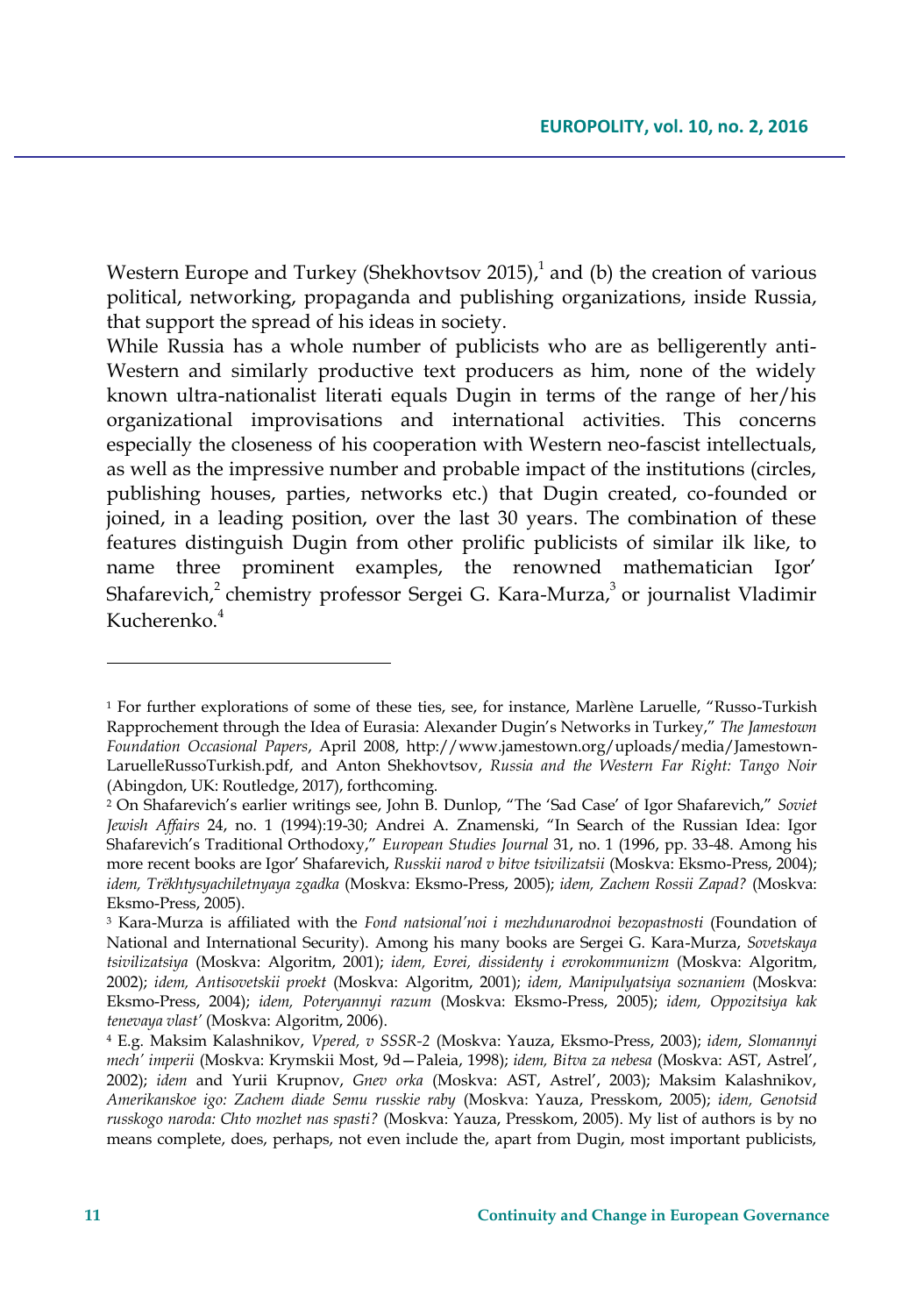The latter, for instance, is – to be sure – an equally active publicist, with an impressive CV. Kucherenko is a graduate of Moscow State University's Faculty of History, former editor for the popular Russian online magazine *Stringer* and correspondent for, among other periodicals, the Russian government's official daily *Rossiiskaya gazeta*. Kucherenko now writes books under the pseudonym of "Maksim Kalashnikov" (Yasmann 2004). He is, like Dugin (on whom he occasionally relies), not afraid of admitting an interest in elements of Nazism (Moroz 2003). Kucherenko-Kalashinkov is fond of comprehensively reinterpreting Russian as well as world history and of advising the Russian people, especially, the elites, on how to act in the future – again reminding Dugin's intentions. Going beyond Dugin, Kucherenko-Kalashnikov has proposed to make the infamous anti-Semitic forgery *The Protocols of the Elders of Zion* a part of the school curriculum (Moroz 2003). He dreams, in one of his books, *Forward to the USSR-2* (Kalashnikov 2003), of a "Neuroworld" which would be a "structure" combining the characteristics of a "church, huge media holding, as well as of a financial 'empire' added with a secret service." He would like to see in Russia a "secret [parallel] state," "new empire," "new species [*poroda*] of human beings," a "team of programmers and computer geniuses" who would, "on the other side of the ocean [i.e. in the US – A.U.]," cause "chaos and catastrophes." Kucherenko-Kalashnikov has proposed a "[s]ystem of development and application of neuro- and psychotechnology" for military means (Kalashnikov 2003, 380-388).

Not only seem Kucherenko-Kalashnikov's views thus hardly less radical than Dugin's. The 2003 book just quoted from is also noteworthy because it has a circulation number of 10,000. Yasmann wrote in August 2004 that the book, already, then had "gone through several editions […] and its popularity ha[d] become widespread." (Yasmann 2004). Dugin is thus neither the most radical, nor the only widely read representative of ultranationalist publicism in Russia today. However, in distinction to Shafarevich's, Kara-Murza's and Kucherenko-Kalashnikov's efforts, Dugin's enterprise is organizationally more sustained and better thought-through. It is an original and encompassing operation in terms of both, its contents and sophistication as well as infrastructure and networking.

and could be extended with many more names like Yurii Petukhov, Aleksandr Sevast'yanov, Yurii Mukhin, Oleg Platonov, Mikhail Nazarov, etc.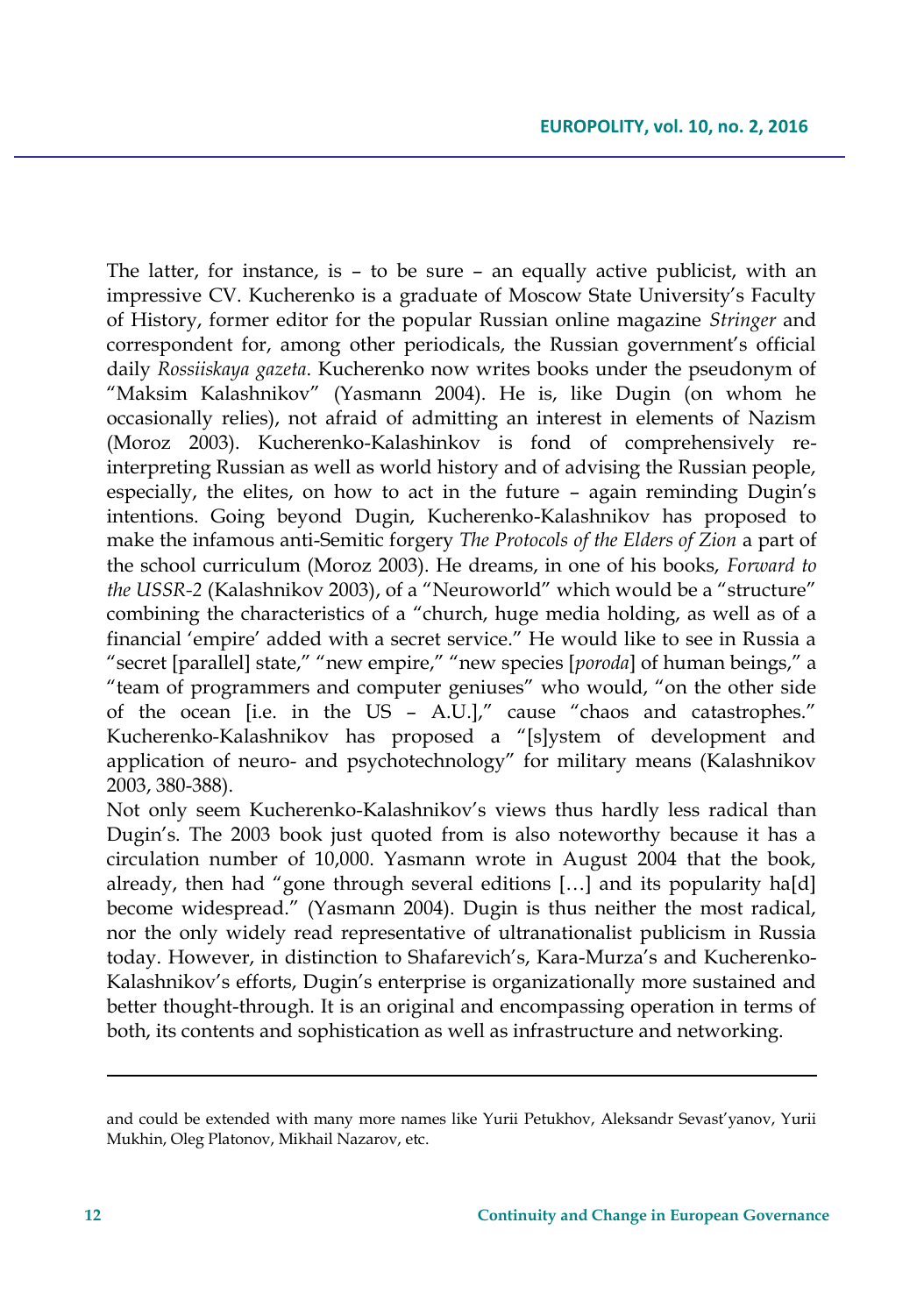Below, I will briefly highlight the background against which Russian "uncivil society" has been developing in 2011-2013, and three new platforms of Dugin's publishing and lecturing activities of that period, namely the Anti-Orange Committee, Izborsk Club, and Florian Geyer Club. While Dugin was or is not the official prime leader of any of these three new extremely right-wing intellectual circles, he played or plays in all of them a prominent part, and can be identified as one of the most important ideologues of all three of them. The guiding ideas of these clubs were principally informed, by the theories and interpretations that Dugin has introduced into Russian ultra-nationalist discourse, since the late 1980s. In late 2013, a new period in the development of Russian "uncivil society" began in connection with the Kremlin's burgeoning obsession with Ukrainian domestic events, its annexation of Crimea, "hybrid war" in Eastern Ukraine, and world-wide "information war." As a result of these developments, Russian public discourse and the role of ultra-nationalists in it transformed to a degree that would make necessary a separate treatment of the novel state of affairs that emerged by mid-2014. That is why I am limiting the below considerations to the brief period of mid-2011 to mid-2013.

## **2. THE NEW CONTEXT OF PUTIN'S THIRD TERM: A CHANGING POLITICAL LANDSCAPE**

Since the announcement of Putin's return to the presidency and the start of large anti-government demonstrations in Moscow in the second half of 2011, the rise of radically anti-Western nationalist jingoism in the Russian public sphere – including high and local politics, mass media as well as intellectual discourse – has been accelerating. The Russian government's promotion of rabid anti-Americanism in the public rhetoric and politics can be easily identified as a PR maneuver, by the Kremlin, to distract the population from pressing domestic challenges such as wide-spread corruption, blatant electoral falsifications, rising economic imbalances, or an increasingly bloated government.

While Russian anti-Americanism has thus primarily political-technological origins, the societal impact of the bizarre TV campaigns, and the deeper effects of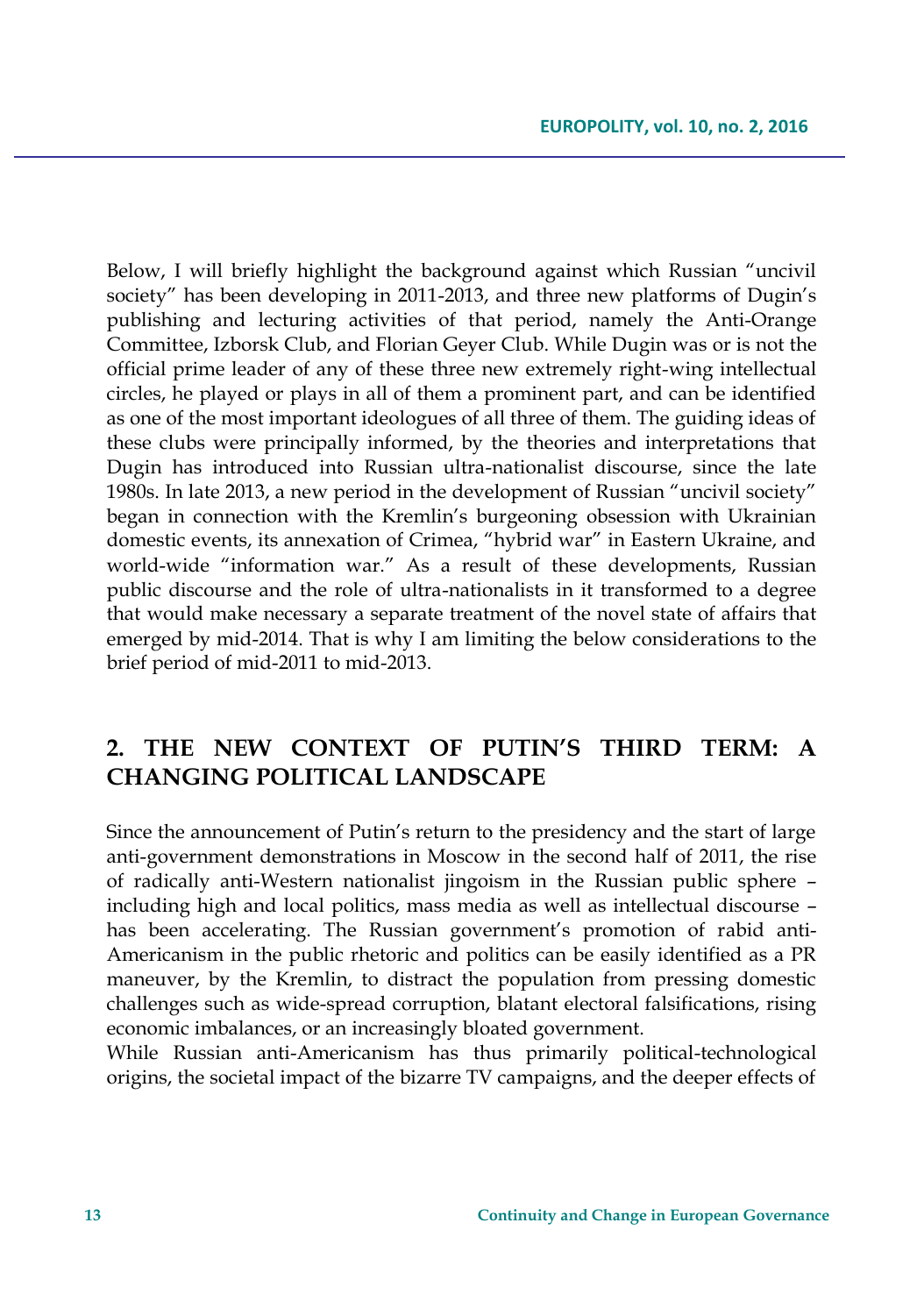the escalating demonization of the USA on Russian public discourse should not be neglected as merely temporal phenomena.<sup>1</sup> This has become clear from the long-term repercussions of similar, earlier instances of Russian anti-American media hysteria, for instance, in connection with the bombardment of Serbia by NATO in 1999, the Winter Olympics in Salt Lake City in 2002, the US invasion of Iraq in 2003, and the Russian-Georgian Five-Day War in 2008. Following these campaigns, public opinion in the Russian Federation has become increasingly critical of the US and, to some extent, also of the EU. $<sup>2</sup>$ </sup>

The renewed stimulation of anti-Western discourses through application of "political technologies" is accelerating the development of – what may be called – "uncivil society" in Russia (Umland 2007). The anti-democratic faction of the Russian Third Sector represents a network of, partly cooperative, partly competing, extremely anti-liberal groups, organizations, and publications that are politically active, yet do not constitute proper parties fighting for governmental posts. Many of them, to be sure, are currently distinguished by the support they receive from government agencies and through active advertising on Kremlin-controlled TV channels. They thus present GONGOs (Government-Organized Non-Governmental Organizations), rather than genuine civil society

<sup>1</sup> On the already worrying rise of Russian anti-Americanism during Putin's first two presidential terms, see, in chronological order, Vladimir Zvonovsky, "The New Russian Identity and the United States," *Demokratizatsiya,* vol. 13, no. 1, 2005, pp. 101–14; L. Sedov, "Aktual'nye problemy v obshchestvennom mnenii rossiian i amerikantsev (rezul'taty sovmestnogo rossiisko-amerikanskogo issledovaniia)," *Vestnik obshchestvennogo mneniia,* no. 3 (83), 2006, pp. 14–17; Aleksei Levinson, "Amerika kak znachimyi Drugoi," *Pro et Contra,* vol. 11, no. 2, 2007, pp. 65–69; Susan Richards, "Russians Don't Much Like the West," *Open Democracy,* 25 February 2009 (www.opendemocracy.net/article/email/russians-don-t-much-like-the-west); Alexei Levinson, "Russian Public Opinion and the Georgian War," *Open Democracy,* 14 August 2009 (www.opendemocracy.net/article/email/russian-public-opinion-and-the-georgia-war). A strange discussion about whether anti-Americanism was, already in the 2000s, really growing in Russian society is documented in "Has Russian Anti-Americanism Been Rising? A Debate on the Article 'The Unpopular Prospect of World War III: The Twentieth Century Is Not Over Yet'," *The Russian Nationalism Bulletin,* vol. 3, no. 5(47), 2009, appendix (http://groups.yahoo.com/group/russian\_nationalism/messages/412?threaded=1&m=e&var=1&ti  $dx=1$ ).

<sup>2</sup> If have outlined this in some detail in the chapter: Andreas Umland, "Novyi 'osobyi put'' Rossii posle 'oranzhevoi revoliutsii': radikal'noe antizapadnichestvo i paratotalitarnyi neoavtoritarizm 2005–2008 godov," in: Emil A. Pain, ed., *Ideologiia "osobogo puti" v Rossii i Germanii: istoki, soderzhanie, posledstviia* (Moscow: Tri kvadrata, 2010), pp. 245–65.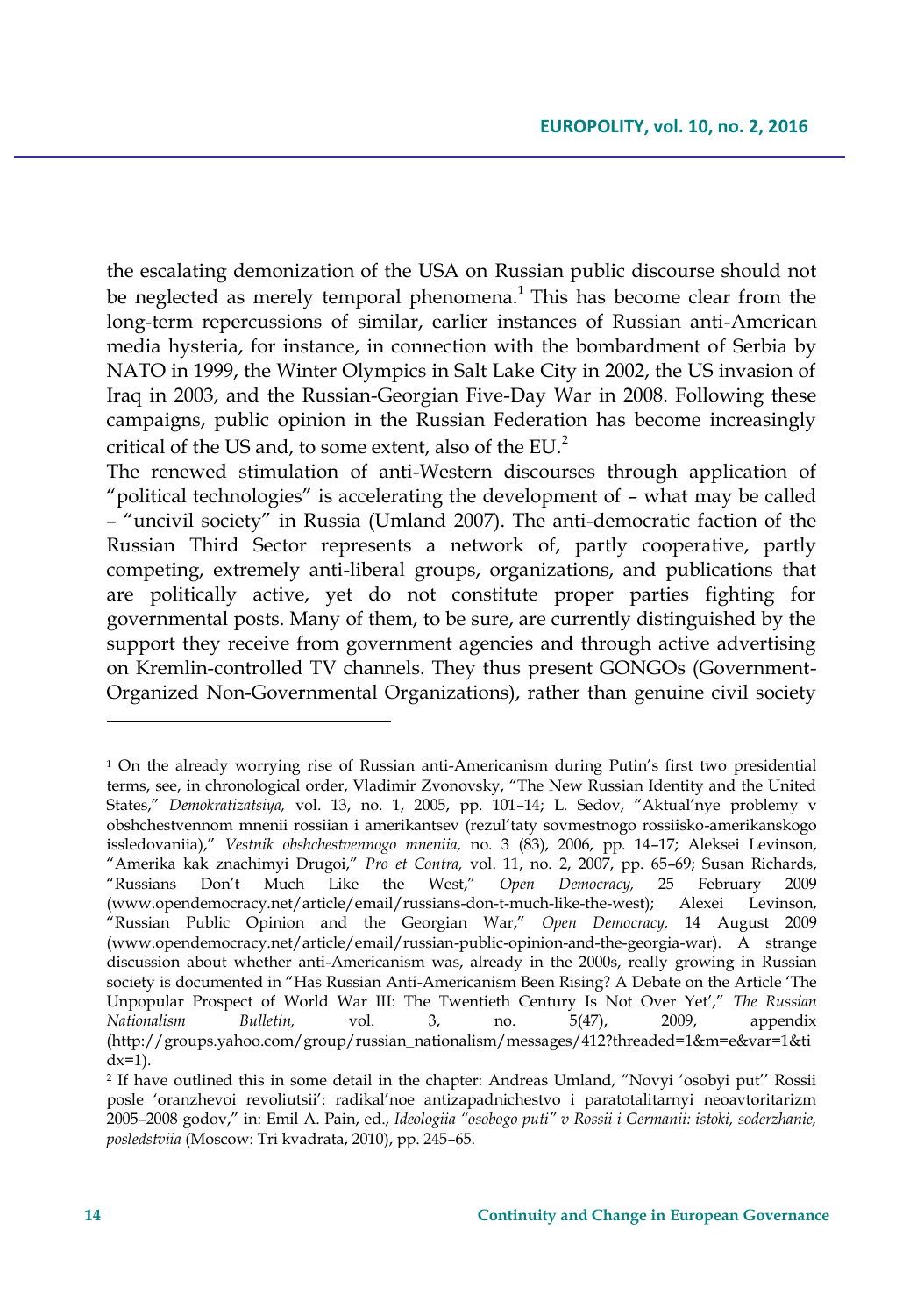initiatives. However, the accelerating media campaign of incitement against the US may have two deep, long-term repercussions. First, it will permanently establish a conspiracy-minded, paranoid worldview as a legitimate pattern for the interpretation of international events. And second, it will thus help to socially entrench and publicly establish the corresponding activists, authors, publishers, and clubs as legitimate participants of Russian political as well as intellectual – and, partly, even academic – discourse.

As a result of these and a number of other recent developments also furthering xenophobia and conspirology, an aggressively anti-Western right-wing extremism is taking shape, within Russian political and public life, as a stable third pole between the authoritarian regime and the democratic opposition.<sup>1</sup> While this ideological niche was earlier occupied primarily by Zhirinovskii and some other more or less stigmatized public figures, the recent promotion of a whole number ultra-nationalist publicists and politicians, through statecontrolled mass media, gives this already existing camp a novel quality, weight and stature, within Russian politics. By actively supporting this reconfiguration of the Russian political landscape, the Kremlin appears to be aiming at a purposeful restructuring the semi-open public discourse. In that scenario, the increased incorporation of ultra-nationalists into mainstream political debates is designed to cause a comprehensive right-wing shift within Russia's ideological spectrum. Against this newly created background, the nationalism of Putin and his immediate associates, which is also quite virulent, comes across as relatively centrist when compared to the far more radical demands "from the grassroots", i.e., from the right-wing extremists which are provided with more and more presence, exposure and respect, in the state-controlled mass media (Umland 2009, 101-125).

 $\overline{\phantom{a}}$ 

<sup>&</sup>lt;sup>1</sup> The Communists play a peculiarly hybrid role in Putin's Russia in that they are part of both, the regime and opposition, as well as also closely linked to Russian right-wing extremism, above all, through their radical anti-Americanism. On the development of the CPRF, in the 1990s, see Geir Flikke, "Patrioticheskii levotsentrizm: zigzagi Kommunisticheskoi partii Rossiiskoi Federatsii v 1990 kh godakh," *Forum noveishei vostochnoevropeiskoi istorii i kul'tury*, vol. 9, no. 2, 2012, pp. 70-99. While there are whole number of further investigations into the early post-Soviet Communist Party, there does not seem to exist yet an in-depth study of the CPRF's development and activities, under Putin. For a left-wing critique of Russian nationalism in the CPRF, see Ilia Fedoseev, "Nikitinshchina – smertel'naia bolezn' KPRF," *Levaia Politika*, no. 2, 2007, pp. 44-48.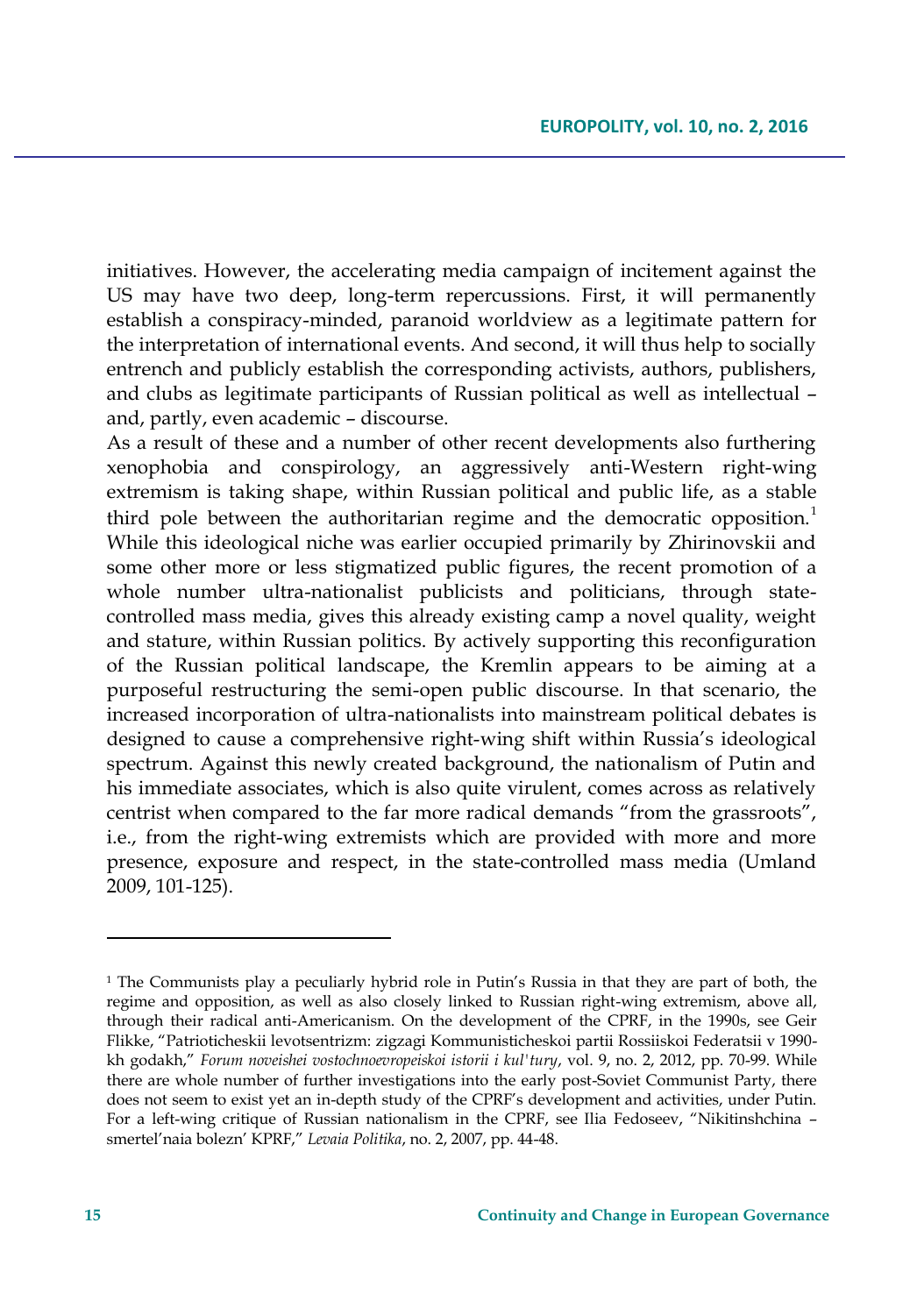As will be also illustrated in the below analysis of the right-wing extremist clubs, several ultra-nationalist groups and leaders have connections – sometimes through one and the same person – to both the government and the opposition within which an equally ultra-nationalist and, at least, implicitly anti-Western strain has also taken hold (Popescu 2012, 46-54). One example is the blogger and activist, Vladlen Kralin, known in right-wing extremist circles by his pseudonym "Vladimir Thor". Kralin-Thor has been a member of both, the Coordinating Council of the opposition and of two nationalist organizations led by Dmitri Rogozin, a current Deputy Prime Minister of the RF, namely, of "Rodina" and "Velikaya Rossiya" – "Motherland" and "Great Russia". Due to the way Putin's system of government and Russia's mass media operate, however, right-wing contacts in the government have a higher political significance than the ultranationalist participation in protests, which is controversial among Russian democrats anyway. Within the pro-democratic movement there is an eloquent minority that is explicitly opposed to any cooperation between the liberal opposition and radical nationalists. These voices are organized, for example, in the Facebook group "*Russia without Hitler! No to meetings with fascists, Nazis, and nationalists*".<sup>1</sup>

Amid the spectrum of ultra-nationalist associations which – though often promoted via Kremlin "political technologies" – are nevertheless not necessarily irrelevant social actors, right-wing extremist intellectuals and their clubs, publications, and media appearances deserve particular attention. They include more or less well-organized publicists, TV commentators, bloggers, and (selfstyled) academics, who have an impact on the formation of public opinion through their influence especially on politically interested parts of society like university students, junior scholars and civic activists in particular, but also on civil society, in general. At least, for Dugin, it is clear that the cultural power to shape and interpret the basic concepts of civil society, especially of its epistemic communities and opinion makers, is – in line with the French's *Nouvelle Droite*'s right-wing Gramscianism – a precondition for acquiring political power.<sup>2</sup>

<sup>1</sup> See https://www.facebook.com/groups/knbor/permalink/458823157522279/

<sup>2</sup> See, for instance, his appendix (*prilozhenie*) "Counter-Hegemony and the Theory of the Multi-Polar Word" to the university text-book: Aleksandr Dugin, *Mezhdunarodny otnosheniia: paradigm, teorii, sotsiologiia* (Moscow: Akademicheskii proekt, 2013), pp. 310-326.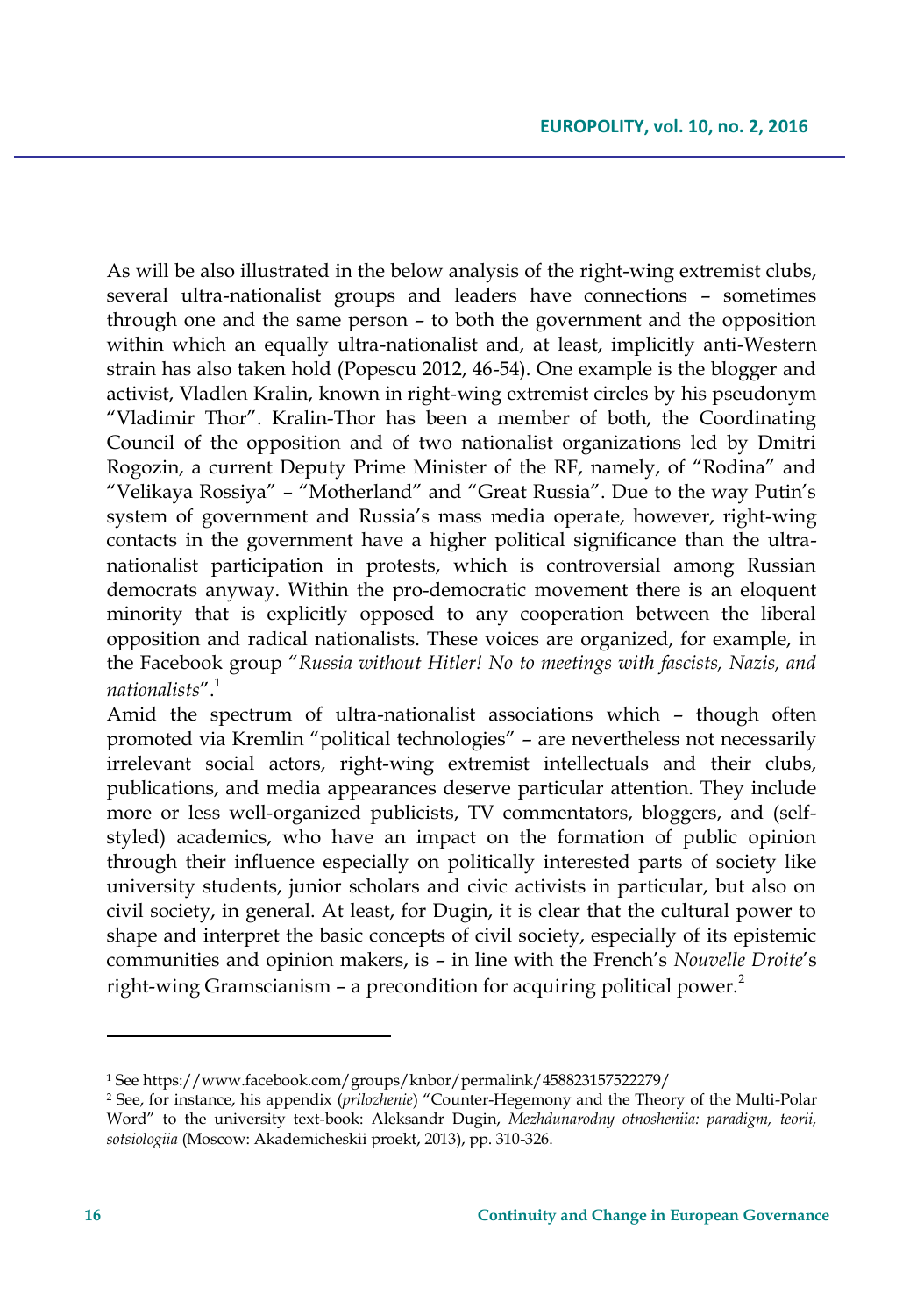## **3. A NEW CONSOLIDATION IN RUSSIA'S ULTRA-NATIONALIST MILIEU**

The extremely right-wing Russian political spectrum went, in 2011-2013, through a certain polarization when it became increasingly divided by whether the respective groups fall into either the pro-Kremlin camp, or instead the anti-Putin movement. However, this dividing trend is not the only and may not be most important innovation in the Russian extreme right. Since the announcement of Putin's return to the presidential office in September 2011, two further new tendencies within the radically anti-Western intellectual milieu, which had already been present before, have intensified. Arguably, these are altogether politically more consequential than the partial cooperation of certain ultranationalist groups with the liberal-democratic protest movement of 2011-2012.

First, the extremely anti-Western literati milieu was, during the protests, not only dividing along its position towards Putin, but also experiencing a partial political consolidation. This means that formerly manifest ideological differentiations between similarly oriented, but separate intellectual clubs and their respective interpretations of Russian history and world politics are gradually losing significance. The rivalry among the various "Slavophiles" – for example, between those of the ethno-nationalist and the "Eurasian" orientations – which was still manifest in the 1990s, is decreasing against the background of the new confrontation between the increasingly anti-Western regime, on the one hand, and the largely pro-Western opposition, on the other.

This consolidating trend is illustrated by the intensified cooperation between two of the most influential theoreticians and TV commentators in this spectrum, Sergey Kurginyan and Aleksandr Dugin. $^1$  In the 1990s, acting as the

 $\overline{\phantom{a}}$ 

<sup>1</sup> On the rise of Kurginyan in the late 1980s-early 1990s, see Jeff Gleisner, "Russia's Post-Industrial Patriots," *Russia and the World*, no. 17 (1990, pp. 19-24; Yasmann, "Red Religion;" Alla Černych, "Sergej Kurginjan: Das siebente Szenarium," *Berliner Debatte: Initial*, no. 3, 1994, pp. 61-64; Alexander Yanov, *Weimar Russia—And What We Can Do About It* (New York: Slovo-Word, n.d.); John B. Dunlop, "Sergei Kurginyan," in his *The Rise of Russia and the Fall of the Soviet Empire, 2*<sup>nd</sup> edn (Princeton, NJ: Princeton University Press, 1995), pp. 165-169; Victor Yasmann, "Elite Think Tank Prepares 'Post-Perestroika' Strategy," *Report on the USSR*, 24 May 1991, pp. 1-6; Paul Bellis and Jeff Gleisner, "After Perestroika: A Neo-Conservative Manifesto," *Russia and the World*, no. 19, 1991, pp. 19-24; Umland, "Post-Soviet 'Uncivil Society'…," pp. 84-88.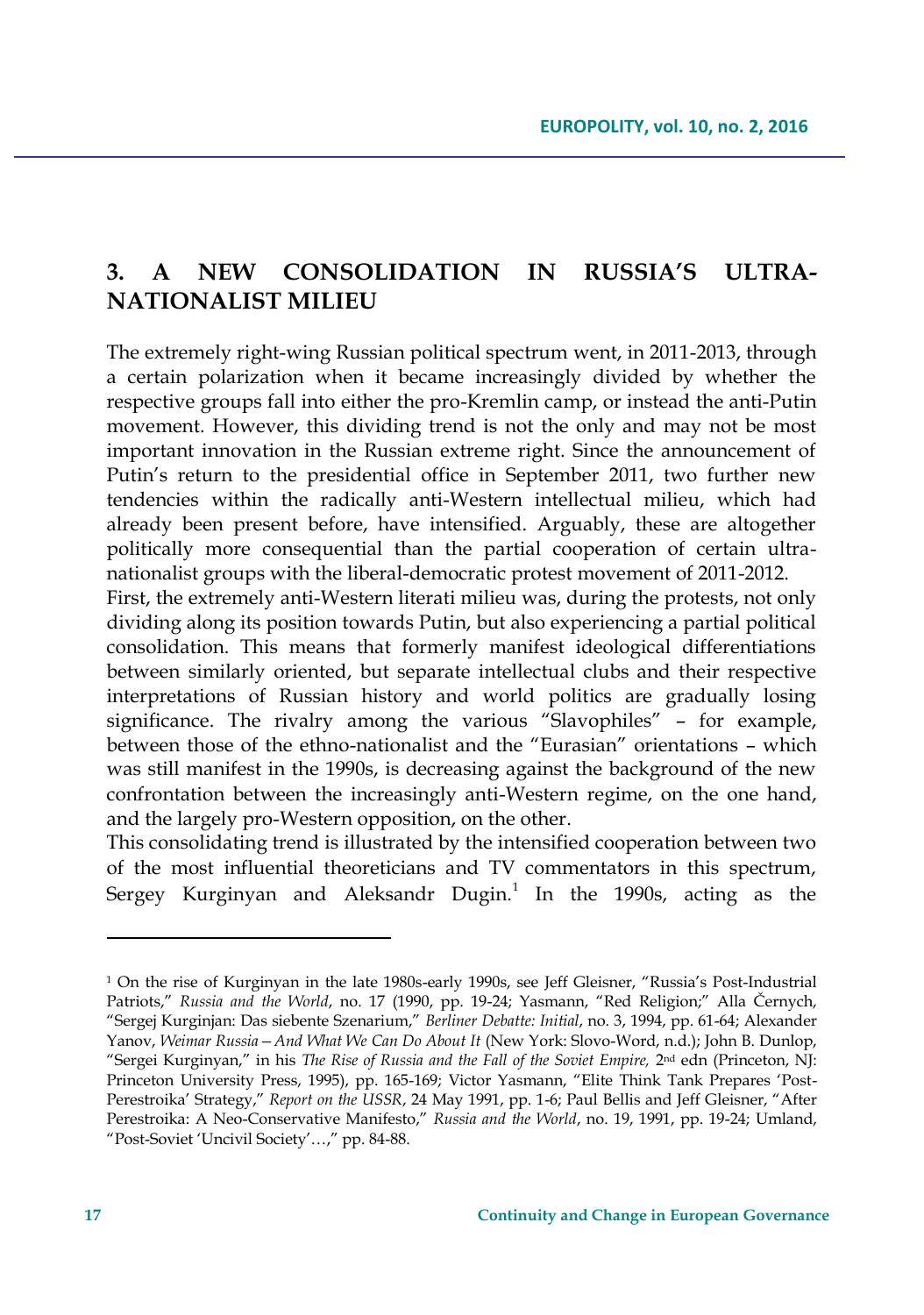propagandist for a reinstitution of the Soviet system under new auspices, Kurginyan had harshly criticized Dugin in Dugin's then capacity as an openly neo-fascist publicist.<sup>1</sup> In the meantime, however, Kurginyan, who had already been closely linked to the conservative establishment in the final phase of the Soviet era, has started to more closely and publicly co-operate with Dugin, who had once been marginalized politically as an *SS* admirer.

Second, there is increasing cooperation between extra-systemic ultra-nationalists, on the one side, and intra-systemic sympathizers of their conspiracy theories, on the other – a tendency that has been observable since the end of the 1990s, but has recently intensified. This includes a partial cooptation of marginal publicists, who used to be located on the outermost political fringes, into structures close to the Kremlin or sometimes even into governmental institutions. One example is the quick academic rise of Dugin, who has now been for several years teaching as a professor and acting Chair of the Sociology of International Relations at Moscow State University (*MGU*) named after Lomonosov, Russia's leading higher education institution.<sup>2</sup> Further examples of increasing contacts between the government and extreme right could be mentioned.

These tendencies of consolidation and of, what could be called, de-stigmatization among the extreme right-wing shall be illustrated on the basis of three new – partly abortive, partly growing – intellectual clubs, the Anti-Orange Committee, the Izborsk Club, and the Florian Geyer Club. These novel organizations were not yet in existence in 2009, when Marlene Laruelle (2009) published her seminal review of post-Soviet Russian nationalist think-tanks. All three of them have Dugin as one of their principal activists.

<sup>1</sup> On Dugin's fascism, see Anton Shekhovtsov, "The Palingenetic Thrust of Russian Neo-Eurasianism: Ideas of Rebirth in Aleksandr Dugin's Worldview." *Totalitarian Movements and Political Religions,* vol. 9, no. 4, 2008, pp. 491-506; Anton Shekhovtsov, "Aleksandr Dugin's Neo-Eurasianism: The New Right à la Russe," *Religion Compass,* vol. 3, no. 4, 2009, pp. 697-716.

<sup>2</sup> See http://www.socir.ru/. Andreas Umland, "Dugin i MGU: pravoradikal'nyi ideolog kak professor vedushhego VUZa Rossii," *Forum noveishei vostochnoevropeiskoi istorii i kul'tury*, vol. 10, no. 1, 2013, pp. 482-488.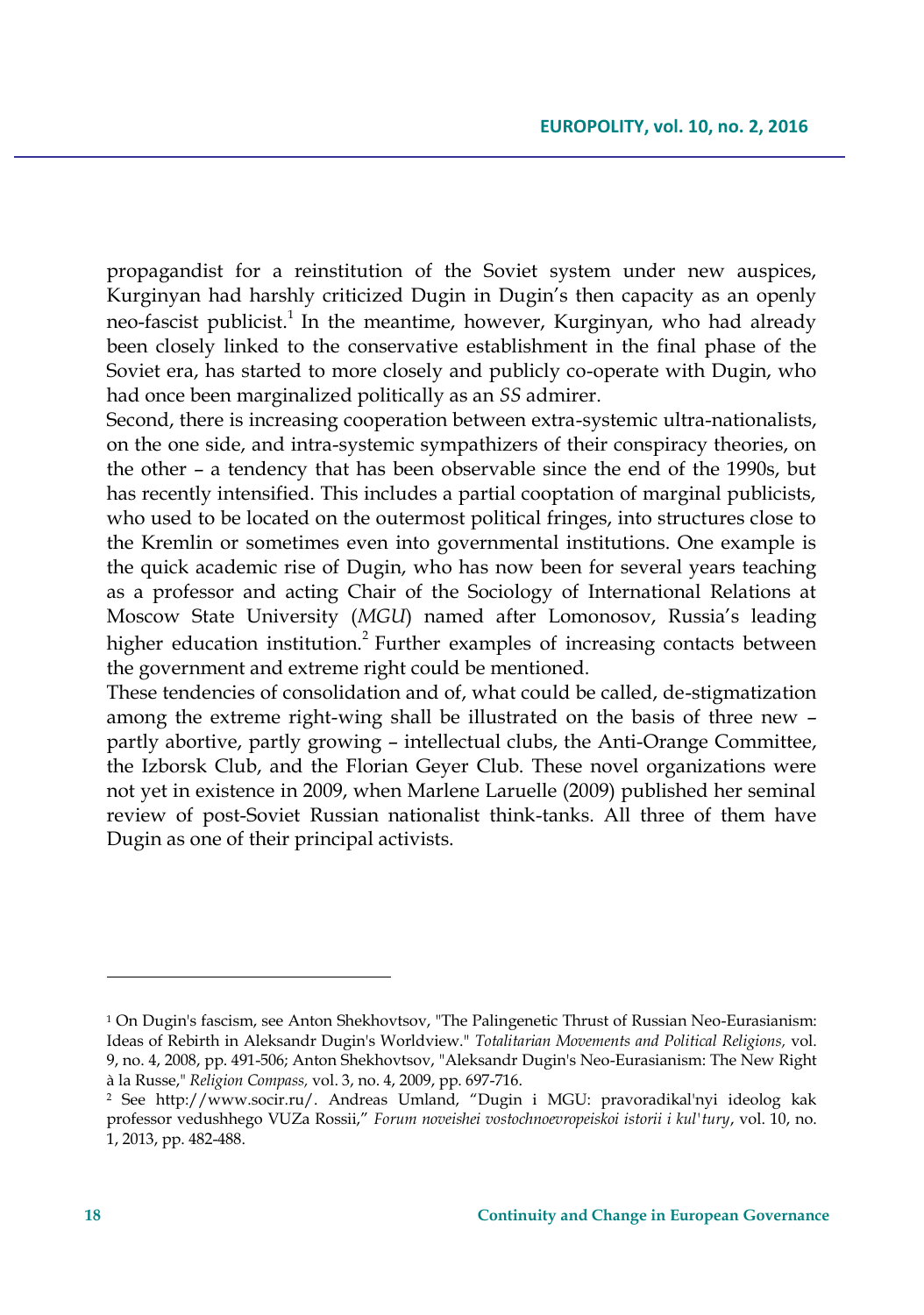### **4. KURGINYAN'S ANTI-ORANGE COMMITTEE**

Created by Kurginyan on the basis of his *"Sut' vremeni"* (Essence of Time) movement, the *Anti-Orange Committee*<sup>1</sup> was an only ephemeral organization. Yet, it is nevertheless worth-mentioning here as a symptomatic phenomenon the composition, ideology and post-Soviet historical memory of which illustrate larger trends in the interpenetration of the Russian extreme right with Moscow's political establishment, and was a preview of the later anti-Maidan governmentsponsored movement. The Committee included, amongst others and apart from Dugin, the prominent TV journalists Mikhail Leontiev and Maksim Shevchenko, the well-known neo-Stalinist publisher Nikolai Starikov, and Aleksandr Prokhanov, the editor of the most important extreme right-wing weekly journal *Zavtra* (Tomorrow) and veteran organizer of the post-Soviet Russian extreme right. The committee was a result of the pro-Putin counter-demonstration organized by Kurginyan on 4 February 2012 on Submission Hill (*Poklonnaya gora*) in Moscow, against the simultaneous opposition event on Bolotnaya Square. The name of the club refers to the 2004 Ukrainian so-called Orange Revolution, which is interpreted by extra-systemic right-wing extremists, as well as by many representatives and apologists of the Putin regime, as a conspiracy steered by the CIA. Why did Kurginian & Co. choose reference to a foreign development, i.e. the electoral uprising in Kyiv, to name their new ultra-nationalist structure? As has been argued by various scholars, the Orange Revolution was not only closely watched by the Kremlin who unsuccessfully tried to influence the events in Kyiv in late 2004.<sup>2</sup> The repercussions of the Orange Revolution on domestic

<sup>1</sup> See http://anti-orange.ru

<sup>2</sup> On the direct reaction of the Kremlin, its representatives, and the Russian mass media to the Ukrainian events of 2004, see Taras Kuzio, "Russian Policy Toward Ukraine During the Elections," *Demokratizatsiya,* vol. 13, no. 4, 2005, pp. 491–517; Nikolai Petrov and Andrei Ryabov, "Russia's Role in the Orange Revolution," in *Revolution in Orange: The Origins of Ukraine's Democratic Breakthrough,* ed. Anders Åslund and Michael McFaul (Washington, DC: Carnegie Endowment for International Peace, 2006), pp. 145–64; Ilya Khineyko, "The View from Russia: Russian Press Coverage of the 2004 Presidential Elections in Ukraine," in *Aspects of the Orange Revolution II: Information and Manipulation Strategies in the 2004 Ukrainian Presidential Elections,* ed. Bohdan Harasymiw and Oleh S. Ilnytzkyj (Stuttgart: ibidem-Verlag, 2007), pp. 107–39; Andrew Wilson,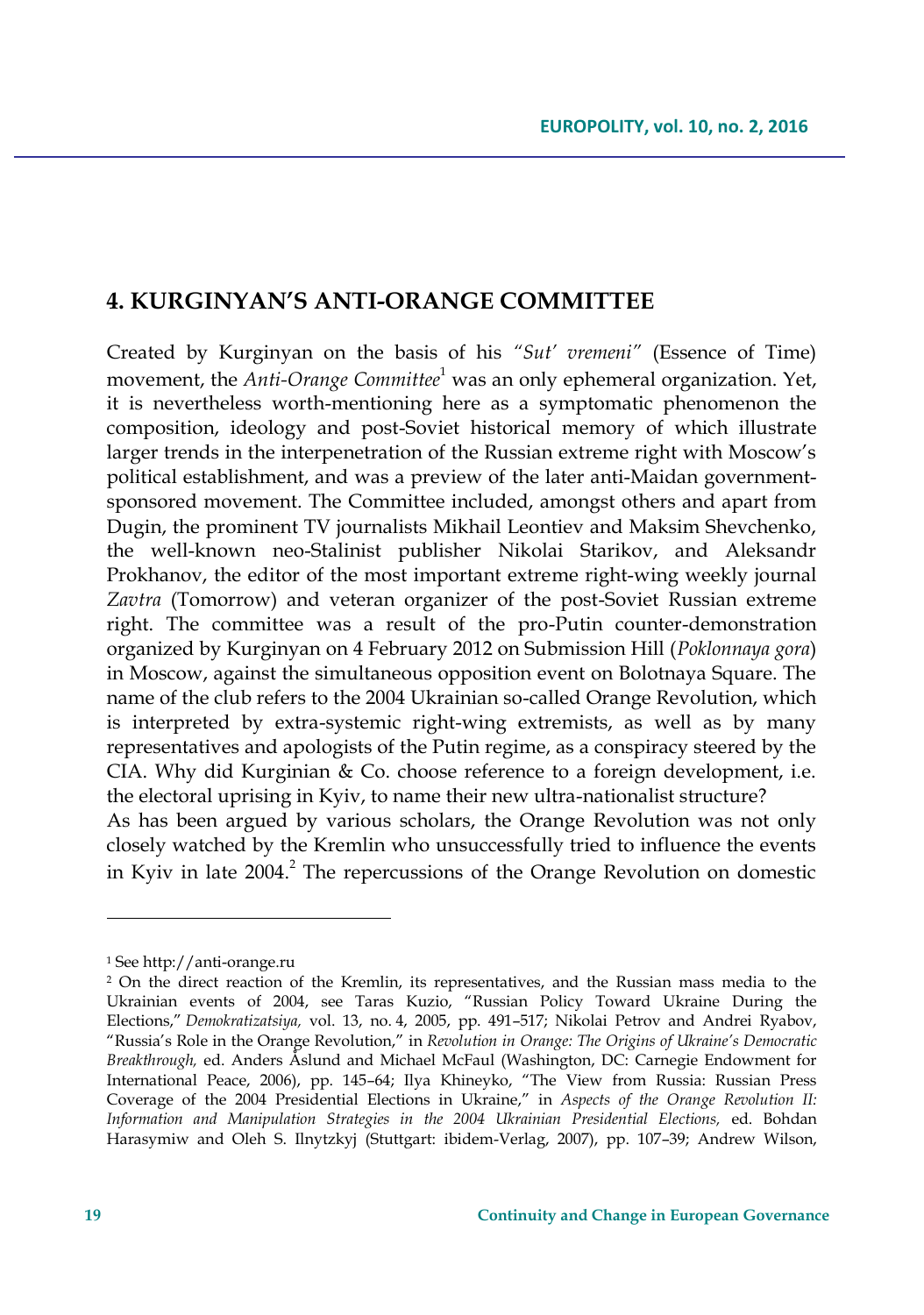Russian politics were also considerable, as noted, by among others, in important papers by Aleksandr Etkind/Andrei Shecherbak (2008), Vladimir Pastukhov (2011) and Robert Horvath (2011).<sup>1</sup> In his monograph *Authoritarian Backlash: Russian Resistance to Democratization in the Former Soviet Union*, Thomas Ambrosio (2009, 57–58, 60, 66) writes: "the result of the Ukrainian presidential elections [i.e. of 2004] fundamentally altered how the Kremlin perceived external democracy promotion in the [post-Soviet] region. […] Following the Orange Revolution, a role pattern emerged in which Russia inevitably responds to consistent Western complaints about the freeness or fairness of votes with accusations of hypocrisy. [...] Regime opponents are [...] portrayed as fifth columnists who wish to trade Russia's independence for the importation of Western ideas. The external promotion of democracy in Russia is seen as a cover for a form of neocolonialism".

On 17 May 2005, less than four months after Viktor Yushchenko's inauguration as a result of the Orange Revolution, Deputy Head of the Presidential Administration Vladislav Surkov, in a semiofficial speech to a session of the General Council of the entrepreneurs' association Business Russia in Moscow, first presented his theory of "sovereign democracy" (Melikova 2005). This concept subsequently became the unacknowledged guiding idea of the Russian authoritarian restoration (at least until the election of Dmitrii Medvedev as president in 2008) (Kazantsev 2007, Schulze 2007, Casula and Perovic 2009). In Ambrosio's opinion (2009, 72-76), "Surkov's speech should be seen as an ideological response to events in Georgia [i.e. the Rose Revolution of 2003] and Ukraine. His reference to the Orange Revolution was indicative of the Kremlin's fear that the overthrow of authoritarian regimes by popular revolts could spread further throughout the [post-Soviet] region, with perveived help and/or direction from the West. […] This concern that external criticism could lead to a

<sup>&</sup>quot;Foreign Intervention in the 2004 Elections: 'Political Technology' versus NGOs," in *Aspects of the Orange Revolution III: The Context and Dynamics of the 2004 Ukrainian Presidential Elections,* ed. Ingmar Bredies, Andreas Umland, and Valentin Yakushik (Stuttgart: ibidem-Verlag, 2007), pp. 200–235; and Jeanne L. Wilson, "Colour Revolutions: The View from Moscow and Beijing," *Journal of Communist Studies and Transition Politics,* vol. 25, nos. 2–3, 2009, pp. 369–95.

<sup>1</sup> See, also on this, Andreas Umland, "Russia's New 'Special Path' After the Orange Revolution: Radical Anti-Westernism and Paratotalitarian Neo-Authoritarianism in 2005-8," *Russian Politics and Law*, vol. 50, no. 6, 2012, pp. 19-40.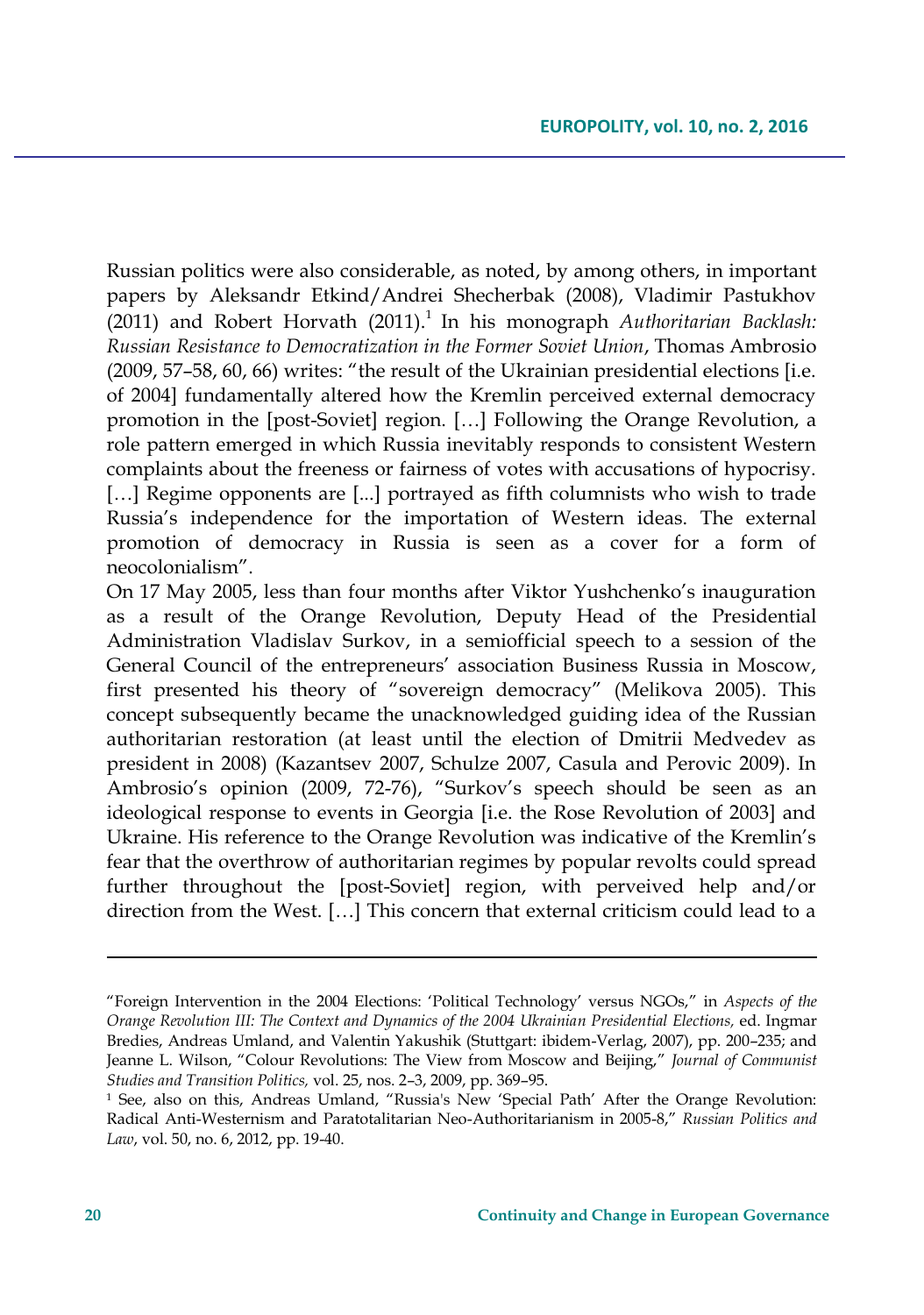weakening of the Russian government, and therefore allow for external control, was based in part upon perceptions of the West's intervention in the Orange Revolution. The idea that the West might seek to replicate its earlier successes by undermining the Kremlin's legitimacy and fostering a popular revolt was widespread in Russian policy circles". By using the Orange Revolution as his reference point, Kurginian thus tapped into an already established conspirological pattern of thought in which the Ukrainian mass action of civic obedience of 2004 is seen as the proto-typical model for how the West – and, in particular, the US – would like to bring about regime change in Russia.

While the choice of the title of his Committee was thus appropriate, the initiative as such seems to have not developed into a sustainable communication platform of Russian anti-Americanism. According to its website, the Anti-Orange Committee has met only twice, in February 2012. Even though the website of the committee is still online and calls upon visitors to sign an "anti-Orange pact", it remains unclear whether the structure is still in operation today.

## **5. PROKHANOV'S IZBORSK CLUB**

A comparable circle with a somewhat similar ideology and considerable personnel overlap with the Anti-Orange Committee, yet with a far more wellorganized and sustainable organizational structure is the so-called *Izborskii klub*, founded in September 2012, i.e. half a year after the Anti-Orange Committee.<sup>1</sup> The Izborsk Club is named after the place of its first meeting, the provincial city of Izborsk in Pskov Oblast in northwestern Russia – a historically important region in the development of the Kyivan Rus, Muscovy principality, and Tsarist empire. This relatively big intellectual circle, brought to life by the grand seigneur of Russian right-wing extremism, Prokhanov, continues his project of the early 1990s of uniting the "Reds" (national Communists) and the "Whites" (anti-Soviet nationalists), and bringing as many rabidly anti-Western publicists, politicians and activists together as possible. The Club announces that it is based on the Institute of Dynamic Conservatism, a somewhat older ultra-nationalist think-tank founded in 2009.

 $\overline{\phantom{a}}$ 

<sup>1</sup> See http://dynacon.ru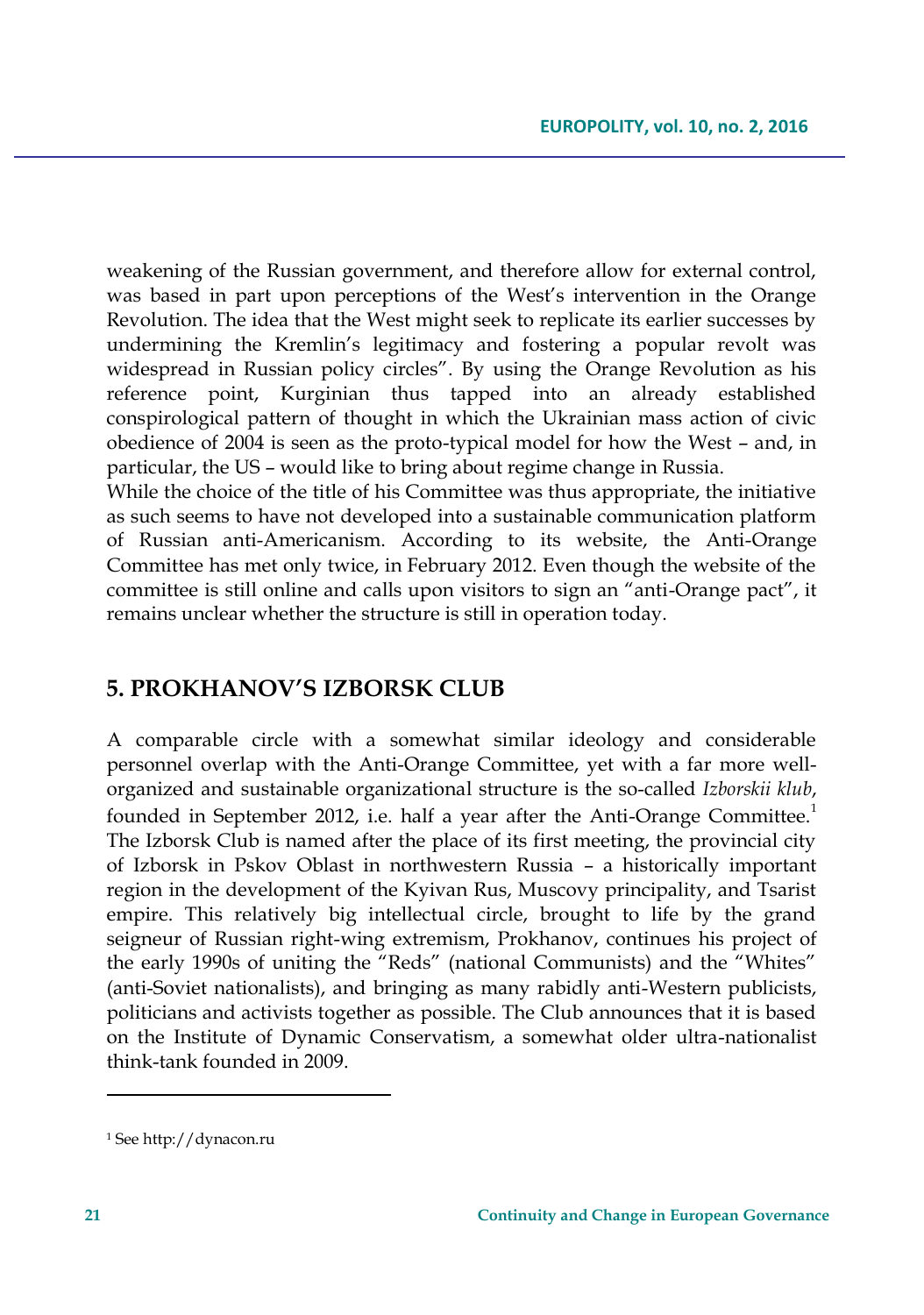The Izborsk Club is obviously intended to parallel, and compete with, the wellknown Valdai International Discussion Club once created by RIA-Novosti. The latter was founded in 2004 in the city of Velikyi Novgorod near the lake Valdai. It consists of foreign experts and journalists working on Eastern Europe, as well as Russian politicians, scientists, and intellectuals. The club includes many of the most prominent Russian and Western political analysts with some influence on political decision makers, and in their countries' mass media. Although not a liberal and being rabidly anti-Western, Prokhanov is an active member of the Valdai Club.

I participated in the 7<sup>th</sup> Valdai Club meeting of August  $31<sup>st</sup>$  – September 7<sup>th</sup>, 2010 "Russia's History and Future Development" in St. Petersburg, Kizhi, Valaam, Moscow and Sochi, and could observe first-hand Prokhanov's behavior during the first three days of the meeting, when the ultra-nationalist was present though somewhat isolated in the crowd of largely English-speaking Western and Russian experts. His behavior was restrained, his contributions to the discussion non-provocative and sometimes valuable, as well as his questions largely to the point. Altogether, he behaved, in that setting, rather differently than in the TV debates about Russia's future, in which he frequently participates. In the latter setting, Prokhanov often attacks his liberal opponents with emotional outbursts bordering on the hysterical – a strategy also heavily used by Kurginian and Dugin, on television (not to mention Vladimir Zhirinovskii's frequent TV scandals).

For his new anti-Western Izborsk Club, Prokhanov copied the Valdai Club's format of a geographical term as a name, the versatile composition of its membership, the practice of large meetings of prominent publicists, outside Moscow, as well as of providing various kinds of reports or expertise, on selected socio-political topics. However, in distinction to the Valdai Club where the entire ideological spectrum of Russian politics is, to one degree or another, represented, the Izborsk Club only unites discussants who may have differences on selected issues in the interpretation of Russia's past, present and future, but who are, in general, of a rather similar – i.e. radically anti-Western – persuasion. Similar names appear in Prokhanov's club and in the Anti-Orange Committee; for example, Dugin, Leontiev, Starikov, and Shevchenko. The Izborsk Club's spectrum of members is, however, more wide-spread and includes many other prominent anti-Western publicists, such as, in alphabetical order, Mikhail Deliagin (an anti-liberal economist), Sergei Glaz'ev (a Presidential Advisor),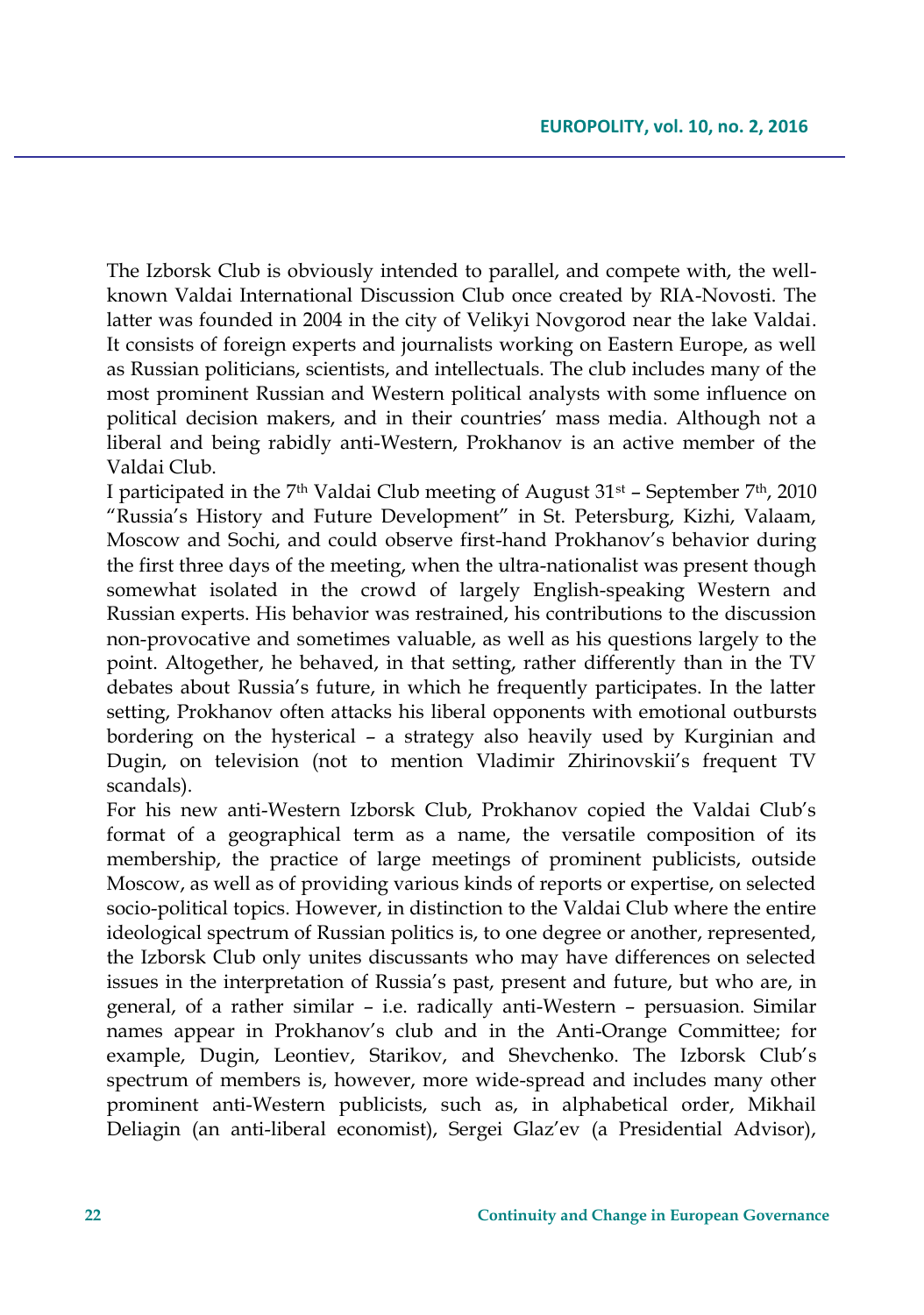Leonid Ivashov (a military man), the above introduced Maksym Kalashnikov (alias Vladimir Kucherenko), Valerii Korovin (a pupil and assistant of Dugin), Nataliya Narochnitskaya (also an active member of the Valdai Club), Oleg Platonov (an anti-Semitic publicist), Archimandrite Tikhon (a.k.a. Shevkunov), Yuri Polyakov (the editor of *Literaturnaia* gazeta), and Mikhail Khazin (an economist close to Dugin and frequently on TV).<sup>1</sup> Prokhanov's club seems to be well-funded and held its first meetings in the cities of Khimki, Yekaterinburg, Ulyanovsk and Volgograd. The Izborsk Club publishes an illustrated journal of the same name, with a run of 999 copies.

The group's connection to the Kremlin is closer and more obvious than in the case of Kuginyan's Committee which might have also had support from the government. Remarkable is, above all, the full membership, in the Izborsk Club, of Sergei Glaz'ev, Vladimir Putin's official Advisor (*Sovetnik Prezidenta RF*) on regional economic cooperation. Glaz'ev is also a notable public figure, and prolific commentator on the earlier Russian-Belarusian-Kazakh Customs Union, new Eurasian Economic Union, and on Ukraine's position between the European Union and Russia. The Izborsk Club's closeness to the government was also illustrated by the participation of the Russian Minister for Culture, Vladimir Medinsky (mostly known, in the academic public, for allegations of plagiarism in his doctoral dissertation), in the 2012 founding meeting of the club in Izborsk.

### **6. GEIDAR DZHEMAL'S FLORIAN GEYER CLUB**

The most astonishing new foundation in the extreme right-wing intellectual milieu, however, is a small circle, which calls itself Conceptual Club "Florian Geyer."<sup>2</sup> This gathering was founded on 22 September 2011, and is officially led by the notorious Islamist and avowed anti-Western activist Geidar Dzhemal (1947-2016). What is particularly remarkable about this group is that its title uses the name of a figure from the German Peasants' War of the 16<sup>th</sup> century. The historical figure Geyer is entirely unknown in Russia, and unfamiliar even to many highly educated Germans. However, the name "Florian Geyer" is well

<sup>1</sup> See http://www.dynacon.ru/lpr/izborsk.php.

<sup>2</sup> See http://floriangeyer.ru/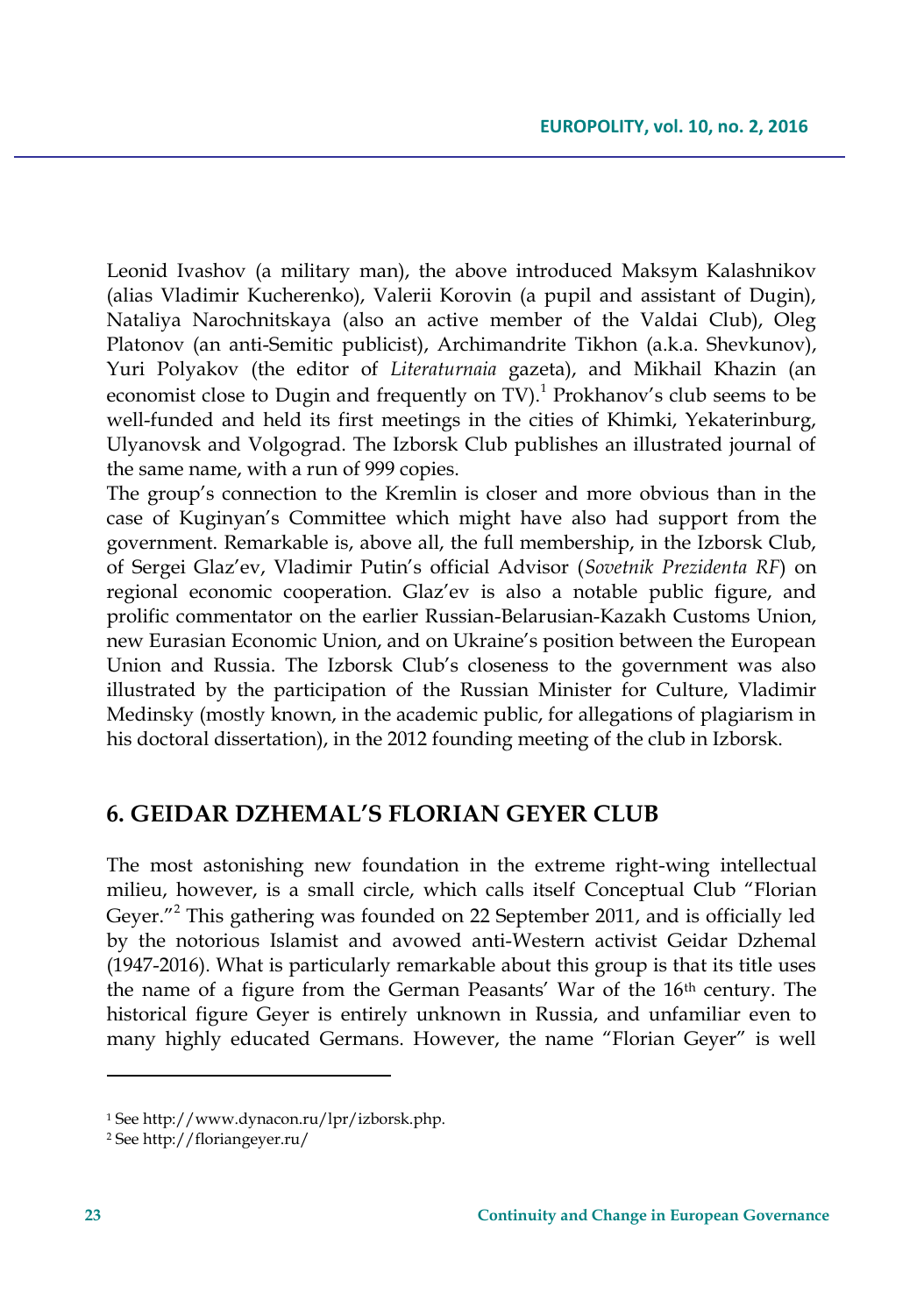known among experts on contemporary European history, as the byname of the Third Reich's 8th *SS* Cavalry Division, which was deployed on the Eastern front in 1943-44.

The founders of the Florian Geyer Club, Dzhemal, Dugin and the abovementioned Maksim Shevchenko (also a member of the Anti-Orange Committee and Izborsk Club), claim to be referring to the former peasant warrior and not to the *SS* division. Dugin's past in particular, however, indicates that the club's founders are probably familiar with the use of the name in the Third Reich which indicates that the twofold historical significance of "Florian Geyer" is actually intended. From 1980 to 1990, Dzhemal and Dugin were members of a small occult circle in Moscow that called itself the "Black Order of the *SS*". During the 1990s, Dugin, both under his pseudonyms and under his own name, repeatedly expressed support for sympathizers, members, and divisions of the *SS*, for example

- the *Institut "Ahnenerbe"* (Institute "Ancestral Heritage") of the *SS* which Dugin described as an "intellectual oasis" within the Third Reich,
- the Italian fascist theorist and admirer of the *Waffen-SS* Julius Evola whose book *Pagan Imperialism* Dugin translated into Russian, at young age, and who had a formative impact on the formation of Dugin's word view,
- the *SS-Reichsführer* Heinrich Himmler whose resurrection Dugin, under his pseudonym "Aleksandr Shternberg," described in one of his poems of the early 1990s, and
- the *SS-Obergruppenführer* Reinhard Heydrich (the initial organizer of the Holocaust) whom Dugin singled out, within the Third Reich, as a "convinced Eurasian" and thus predecessor of his own movement (annotated quotations in: Umland 2009, 127-141).

The above-mentioned TV host Shevchenko – probably the best-known, to the larger Russian public, among the three founders – did, in his September 2011 opening speech of the new circle's foundation, not concede that the club's title "Florian Geyer" referred to the *SS* division of the same name. Oddly, in this speech, he nevertheless admitted: "This name was also used by those German National Socialists (the left wing), who were linked to National Bolshevism. And the Florian Geyer song, which the young generation is familiar with from the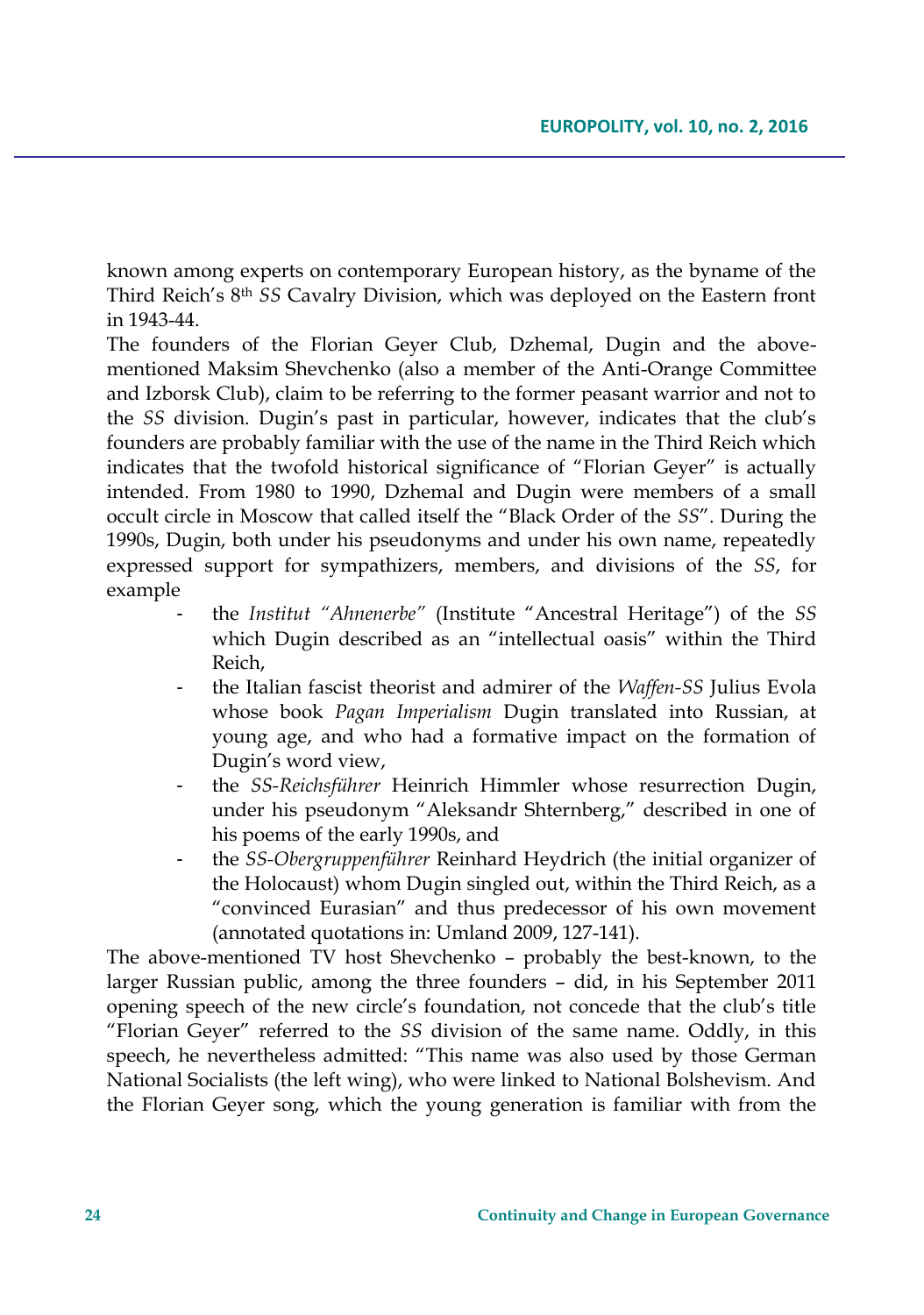work of the group *Rammstein*, <sup>1</sup> was very popular with those left- and right-wing circles that adopted an anti-elite and anti-liberal stance". 2

What is also notable about this particular structure and what distinguishes it from the Anti-Orange Committee and Izborsk Club is that the participants of the club's meetings included not only well-known Russian ultra-nationalists, like above-mentioned Maksim Kalashnikov (Vladimir Kucherenko), but also some lesser known foreign political extremists. Among the various anti-American activists from abroad who were also invited to speak is, for instance, the notorious Italian "traditionalist" and supporter of terrorism Claudio Mutti, a long-time collaborator of Dugin.<sup>3</sup> Thus, it is all the more astonishing that  $-$  in addition to several further right-wing extremists – some well-known Russian intellectuals were participating in the club's round-table-talks who do not fit this context, among them historian Igor Chubais, legal scholar Mark Feygin, and sociologist Boris Kagarlitsky. In any way, as in the case of the Anti-Orange Committee and despite its continued internet presence, it is unclear whether the club is still fully alive. The last meeting documented on the Florian Geyer club's website under the title of "Ideology and the Meaning of Life" took place in June  $2012<sup>4</sup>$ 

 $\overline{\phantom{a}}$ 

<sup>&</sup>lt;sup>1</sup> The German musician and expert on modern German rock music Hella Streicher has remarked that Shevchenko's allegation that *Rammstein* used the Florian Geyer song is factually erroneous and conceptually misleading. She writes that indeed "the song is sometimes played by 'left-' and 'rightwing,<sup>7</sup> among them the Nazi metal bands 'Absurd' and 'Radical'." However, "in the entire officially and unofficially accessible repertoire of *Rammstein* no traces of the song can be found, not even in the form of a short text or musical quote." Streicher considers the entire connection of *Rammstein* to neo-Nazism, often found in popular comments on this group, as flimsy. Personal communication, 10 November 2013.

<sup>2</sup> See http://www.floriangeyer.ru/lectures/sovremennaya-demokratiya-kak-politicheskij-institut

<sup>3</sup> More on Mutti, in Shekhovtsov, "Aleksandr Dugin and the West European New Right, 1989-1994."

<sup>4</sup> www.floriangeyer.ru/video/ideologiya-i-smysl-zhizni.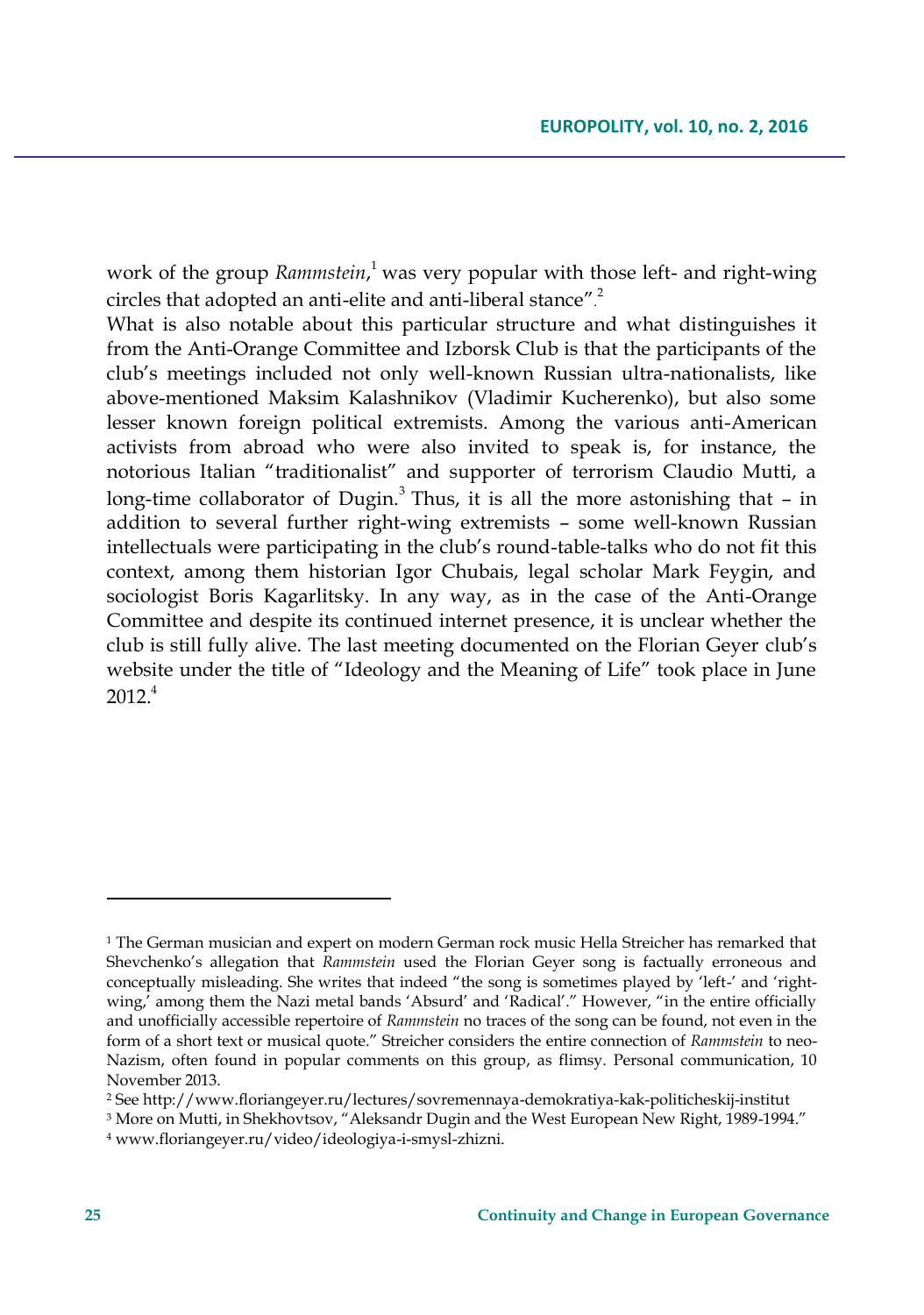## **7. CONCLUSIONS: A NEW QUALITY OF RUSSIAN EXTREMELY RIGHT-WING INTELLECTUALISM?**

Since the announcement of Putin's return to the Presidency in September 2011, the following three novel characteristics of the theoretical, intellectual and publishing sector of Russia's post-Soviet "uncivil society" have emerged:

- (a) the emergence of new umbrella organizations, above all the Izborsk Club, covering a larger range of extremely right-wing intellectuals than earlier, similarly oriented circles listed by myself, with regard to the 1990s (Umland 2002, 43),<sup>1</sup> and Laruelle (2009), with reference to the 2000s,
- (b) a prominent incorporation or even leading role in these broad coalitions of as extreme a fascist theoretician as Dugin, and
- (c) a link of the Izborsk Club, in particular, to the President and government of the Russian Federation, above all via the membership of Putin's prominent economic advisor Sergei Glaz'ev in the Club.

To be sure, there had been earlier attempts to create umbrella organizations for ultra-nationalist intellectuals, and occasional links between the extreme right and the highest echelons of power. Dugin himself, for instance, created in 2001 the Eurasia Movement, now called the International Eurasian Movement (IEM), that, since its foundation, mentioned in its list of Highest Council members certain other rabidly anti-Western publicists like, for instance, the above-mentioned Leont'ev, or army newspaper *Krasnaia zvezda* (Red Star) editor Nikolai Efimov. Notably, the Highest Council of Dugin's movement included also a number of non-extremist high-ranking officials of the Russian presidential apparatus, government and parliament, e.g. former RF Minister of Culture Aleksandr Sokolov, RF Presidential Advisor Aslambek Aslakhanov, RF Deputy Foreign Minister Viktor Kaliuzhni, Ambassador and former Presidential Advisor Dmitrii Riurikov, Federation Council Deputy Speaker Aleksandr Torshin, Federation Council International Affairs Committee Head Mikhail Margelov, or RF Justice Ministry Department Head Aleksei Zhafiarov. In addition, there seems to be, as outlined earlier, a rather close link between Dugin and the Presidential

<sup>&</sup>lt;sup>1</sup> A slightly extended list can be found in: Umland, "Post-Soviet 'Uncivil Society' and the Rise of Aleksandr Dugin."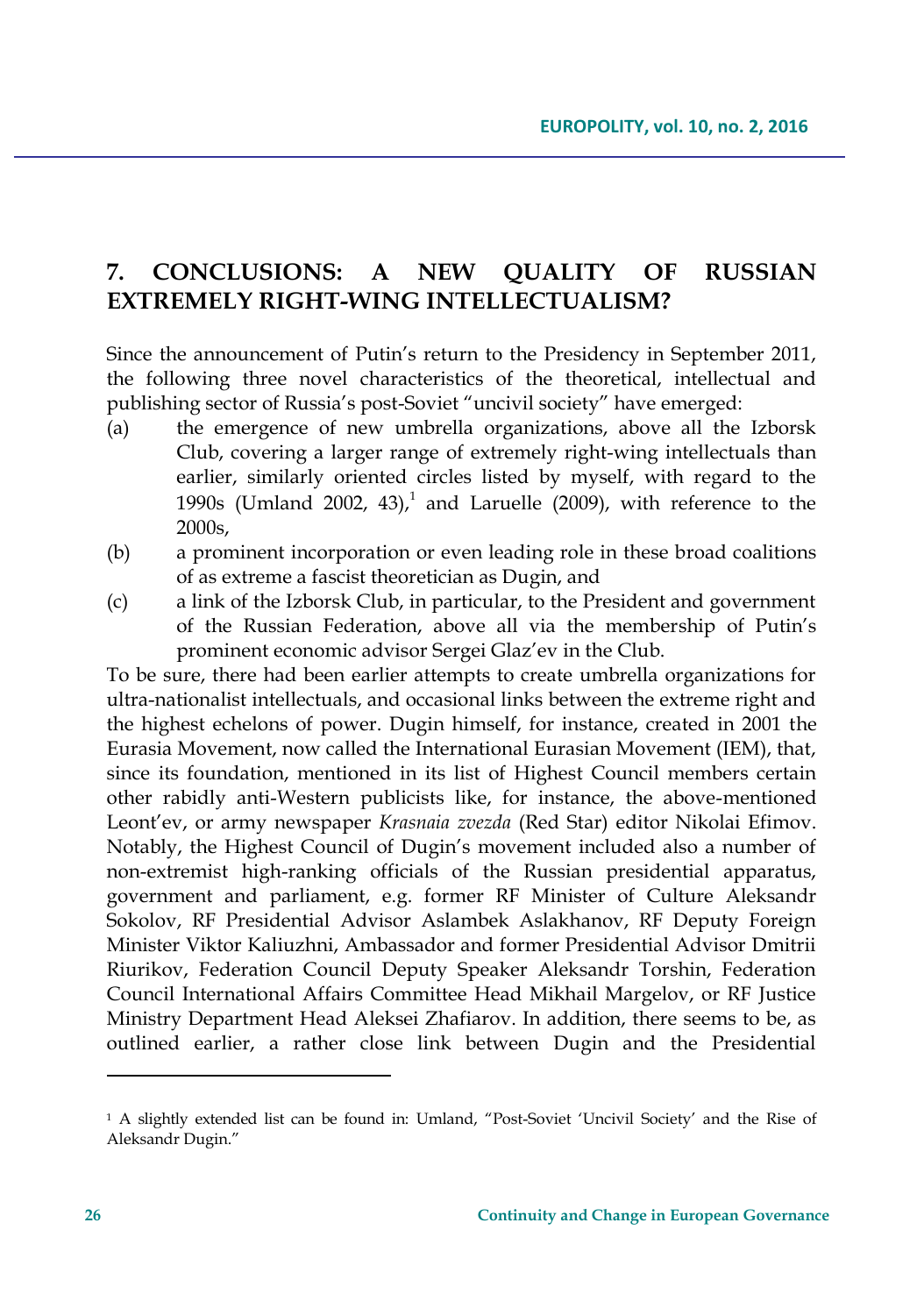Administration official Ivan Demidov, and there have been rumors about a longterm connection between Dugin and Putin's KGB buddy from Soviet times and current Russian government official, Viktor Cherkesov.<sup>1</sup>

However, while Leont'ev and Demidov probably comprehend well what kind of ideology Dugin propagates, Dugin's other temporary or permanent official affiliates within the IEM Highest Council may currently have or they earlier have had an only elusive understanding of what Dugin's "Eurasianism" actually implies. More importantly, Dugin's connections into the executive branch of the Russian state have been and are certainly impressive and multifarious. But, nevertheless, Dugin was, until recently, a relatively isolated figure within the right-wing extremist intellectual scene somewhat reminding Zhirinovskii's once similarly isolated position within Russian ultra-nationalist party politics. Mostly, Dugin's earlier collaborators with some public prominence, like Demidov, Leont'ev or Valerii Korovin, constituted pupils of the Chief "Eurasianist", or at least men whose ultra-nationalist outlook was principally informed by Dugin's writings. Most independent Russian ultra-nationalists had been keeping a distance to the SS admirer.

Against this background, the Izborsk Club, if it continues to exist, constitutes a new stage in the development of Dugin's position within the extreme right, in particular, and the evolution of Russian right-wing extremist intellectualism, in general. Dugin's prominent inclusion into this club as well as into Kurginian's Committee is marking a new level in (a) the consolidation of Russian extreme right, as a movement, and (b) its penetration of the Russian state and society. These developments can be seen as repercussions of the considerable increase of Dugin's prestige, in Russian society, as a result of his 2009 appointment as Moscow State University professor.<sup>2</sup> Via the Anti-Orange Committee and especially via the Izborsk Club as well as via other channels, Dugin has now found his way into the mainstream of Russian right-wing extremist

<sup>1</sup> Umland, "Patologicheskie tendentsii v russkom 'neoevraziistve'"; *idem*, "Restauratives versus revolutionäres imperiales Denken im Elitendiskurs des postsowjetischen Rußlands."

<sup>&</sup>lt;sup>2</sup> The acceptance problems that Dugin, as a widely publishing theoretician, had, before his MGU appointment, been extensively and sophistically theorized in: Mikhail Sokolov, "Novye Pravye intellektualy v Rossii. Strategii legitimatsii," *Ab Imperio,* no. 3, 2006, pp. 321-55; *idem*, "New Right-Wing Intellectuals: Strategies of Legitimization," *Russian Politics and Law,* vol. 47, no. 1, 2009, pp. 47- 75.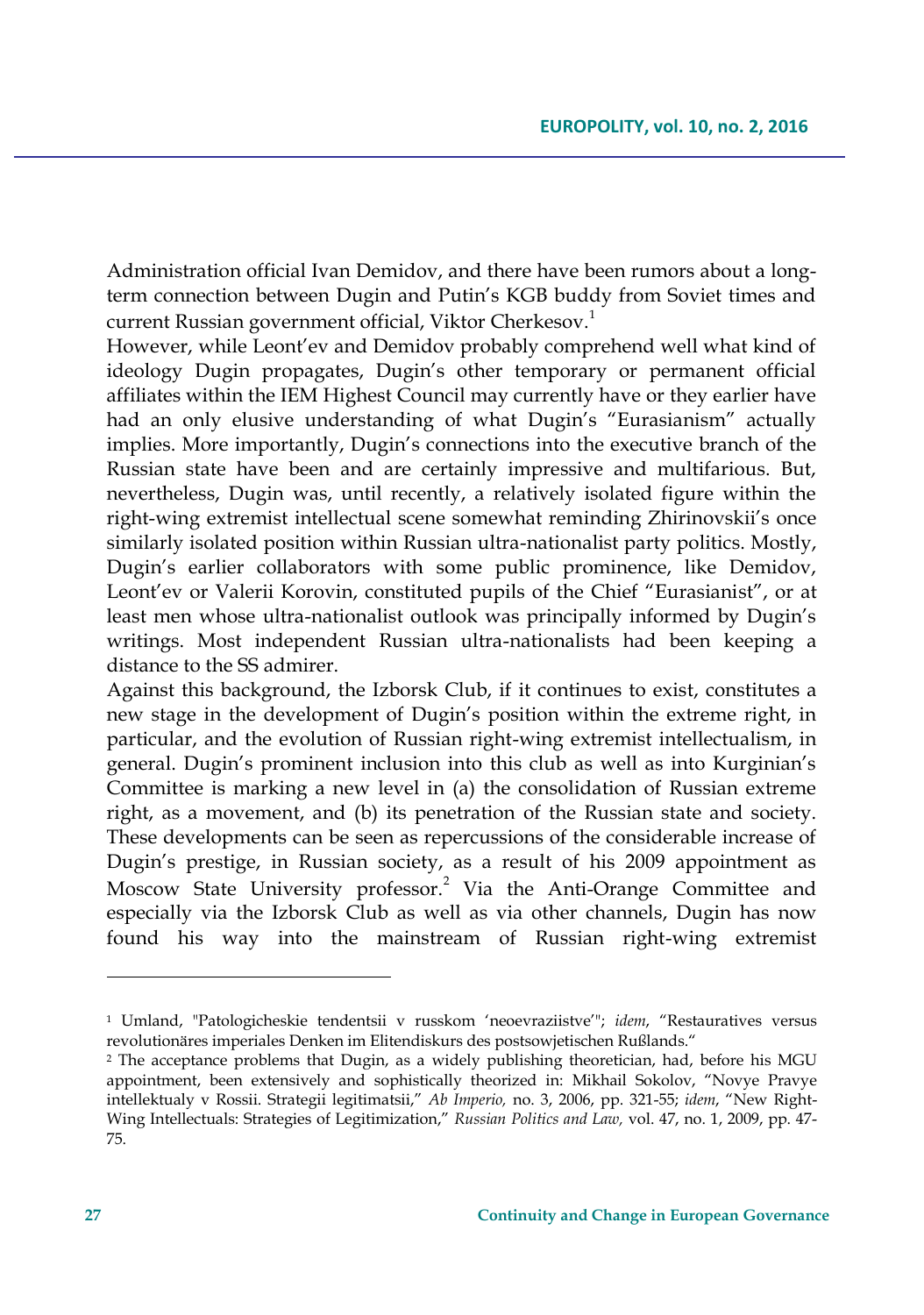intellectualism. As illustrated by the emergence of the Florian Geyer Club, he and his long-term collaborator as well as personal friend, late Geidar Dzhemal have been, at the same time, continuing their coded propagation of neo-Nazism. The combination of these features constitutes an explosive cocktail that had by 2013 created considerable risks for US-Russian relations in particular, and international security, in general. Arguably, the 2011-2013 tendencies in Russia's radical right contributed to the escalation of the Western-Russian confrontation and public legitimization of Russia's intervention in Ukraine in 2014.

#### **REFERENCES**

- "Anti-Western Ideological Trends in Post-Soviet Russia and Their Origins I-XI" of the Russianlanguage web journal *Forum for Contemporary East European History and Culture (Forum noveishei vostochnoevropeiskoi istorii i kul'tury*), vol. 6, no. 1, pp. 5-218; vol. 6, no. 2, pp. 5-174; vol. 7, no. 1, pp. 5-148; vol. 7, no. 2, pp. 7-186; vol. 8, no. 1, pp. 7-158; vol. 8, vol. 2, pp. 7-156; vol. 9, no. 1, pp. 7-142; vol. 9, no. 2, pp. 7-176; vol. 10, no. 2, pp. 233-360; vol. 12, no. 1, pp. 141-342; vol. 12, no. 2, pp. 75-182[. http://www1.ku-eichstaett.de/ZIMOS/forumruss.html.](http://www1.ku-eichstaett.de/ZIMOS/forumruss.html)
- Ambrosio, Thomas. 2009. *Authoritarian Backlash: Russian Resistance to Democratization in the Former Soviet Union*, Farnham, UK: Ashgate.
- Bassin, Mark and Mikhail Suslov (Eds). 2016. *Eurasia 2.0: Russian Geopolitics in the Age of New Media*.Lanham, MD: Lexington.
- Bassin, Mark, Sergei Glebov and Marlene Laruelle (Eds.). 2015. *Between Europe and Asia: The Origins, Theories and Legacies of Russian Eurasianism.* Pittsburgh, PA: University of Pittsburgh Press.
- Bassin, Mark. 2016. *The Gumilev Mystique: Biopolitics, Eurasianism, and the Construction of Community in Modern Russia*. Ithaca, NY: Cornell University Press.
- Bellis, Paul and Jeff Gleisner. 1991. "After Perestroika: A Neo-Conservative Manifesto," *Russia and the World*, no. 19, pp. 19-24.
- Casula, Philipp and Jeronim Perovic (Eds.). 2009. *Identities and Politics During the Putin Presidency: The Discursive Foundations of Russia's Stability*. Stuttgart: *ibidem*-Verlag
- Černych, Alla. 1994. "Sergej Kurginjan: Das siebente Szenarium," *Berliner Debatte: Initial*, no. 3, pp. 61-64
- Clover, Charles. 2016. *Black Wind, White Snow: The Rise of Russia's New Nationalism*. New Haven, CT: Yale University Press
- Cucută, Radu. 2015. "Flogging the Geopolitical Horse," *Europolity: Continuity and Change in European Governance,* vol. 9, no. 1, pp. 227-233
- Dugin, Aleksandr. 2002. "KPRF i evraziistvo," *Evraziiskoe obozrenie*, no. 6, http://www.eurasia.com.ru/eo/6-3.html.
- Dugin, Aleksandr. 2012. *Putin protiv Putina: Byvshii budushchii president.* Moscow: Yauza-Press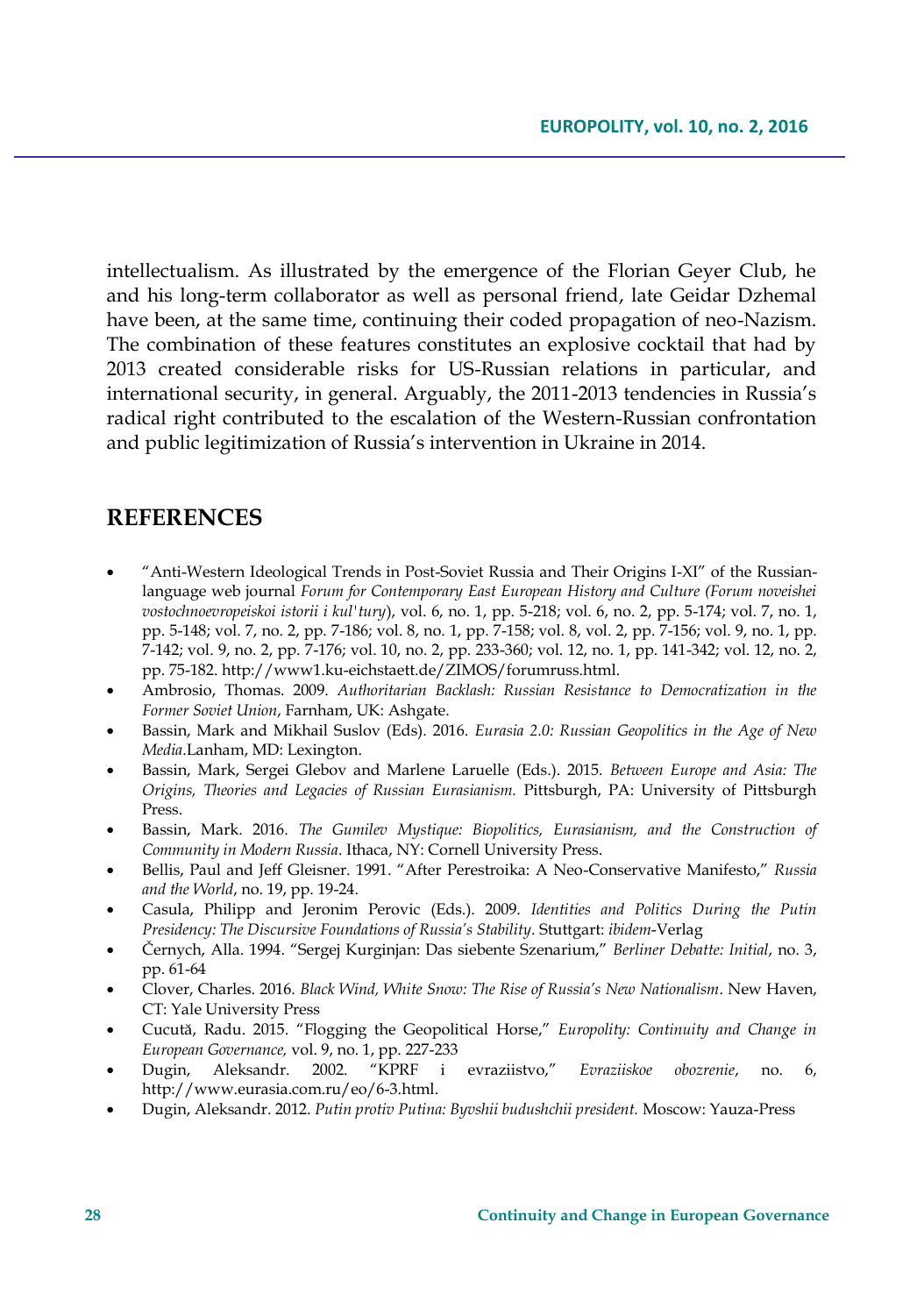- Dugin, Aleksandr. 2013. *Mezhdunarodny otnosheniia: paradigm, teorii, sotsiologiia*, Moscow: Akademicheskii proekt
- Dunlop, John B. 1994. "The 'Sad Case' of Igor Shafarevich," *Soviet Jewish Affairs*, Vol. 24, no. 1, pp. 19-30
- Dunlop, John B. 1995. *The Rise of Russia and the Fall of the Soviet Empire, 2*<sup>nd</sup> edn, Princeton, NJ: Princeton University Press, 1995
- Etkind, Alexander and Andrei Shcherbak. 2008. "The Double Monopoly and Its Technologists: The Russian Preemptive Counterrevolution," *Demokratizatsiya*, Vol. 16, no. 3, pp. 229-239
- Fedoseev, Ilia, 2007. "Nikitinshchina smertel'naia bolezn' KPRF," *Levaia Politika*, no. 2, pp. 44- 48.
- Geir Flikke, Geir. 2012. "Patrioticheskii levotsentrizm: zigzagi Kommunisticheskoi partii Rossiiskoi Federatsii v 1990-kh godakh," *Forum noveishei vostochnoevropeiskoi istorii i kul'tury*, Vol. 9, no. 2, pp. 70-99.
- Horvath, Robert. 2011. "Putin's 'Preventive Counter-Revolution': Post-Soviet Authoritarianism and the Spectre of Velvet Revolution," *Europe-Asia Studies*, Vol. 63, no. 1, pp. 1-25
- Kalashnikov, Maksim. 2003. *Vpered, v SSSR-2*. Moskva: Eksmo.
- Kazantsev, Andrei. 2007. "'Suverennaia demokratiia': struktura i sotsial'no-politicheskie funktsii kontseptsii," *Forum noveishei vostochnoevropeiskoi istorii i kul\_'tury,* no. 1, www1.kueichstaett.de/ZIMOS/forum/docs/5Kazancev.pdf
- Khineyko, Ilya. 2007. "The View from Russia: Russian Press Coverage of the 2004 Presidential Elections in Ukraine," in Bohdan Harasymiw and Ilnytzkyj, Oleh S. (Eds.), *Aspects of the Orange Revolution II: Information and Manipulation Strategies in the 2004 Ukrainian Presidential Elections,* Stuttgart: *ibidem*-Verlag, pp. 107–39
- Kuzio, Taras. 2005. "Russian Policy Toward Ukraine During the Elections," *Demokratizatsiya,* Vol. 13, no. 4, pp. 491–517
- Laruelle, Marlene. 2008. "Russo-Turkish Rapprochement through the Idea of Eurasia: Alexander Dugin's Networks in Turkey," *The Jamestown Foundation Occasional Papers*, http://www.jamestown.org/uploads/media/Jamestown-LaruelleRussoTurkish.pdf
- Laruelle, Marlene. 2009. "Inside and Around the Kremlin's Black Box: The New Nationalist Think Tanks in Russia," *Institute for Security and Development Policy Stockholm Papers Series*, http://www.isdp.eu/images/stories/isdp-main-pdf/2009\_laruelle\_inside-and-around-thekremlins-black-box.pdf
- Laruelle, Marlene (Ed.). 2015a. *Eurasianism and the European Far Right: Reshaping the Europe-Russia Relationship*. Lanham, MD: Lexington Books
- Laruelle, Marlene. 2015b. "The Iuzhinskii Circle: Far-Right Metaphysics in the Soviet Underground and Its Legacy Today." *The Russian Review,* vol. 74, no. 4, pp. 563-580
- Levinson, Alexei. 2007. "Amerika kak znachimyi Drugoi," *Pro et Contra,* Vol. 11, no. 2, pp. 65–69
- Levinson, Alexei. 2009. "Russian Public Opinion and the Georgian War," *Open Democracy,* 14 August, www.opendemocracy.net/article/email/russian-public-opinion-and-the-georgia-war
- Melikova, Natalia. 2005. "Suverenitet vazhnee demokratii: obnarodovany osnovnye polozheniia rechi kremlevskogo ideologa Surkova," *Nezavisimaia gazeta,* www.ng.ru/politics/2005-07- 13/1\_suverenitet.html
- Menzel, Birgit. 2013. "Okkul'tnye i ezotericheskie dvizheniia v Rossii v 1960-kh 1980-kh godakh," *Forum noveishei vostochnoevropeiskoi istorii i kul'tury*, vol. 10, no. 1, pp. 195-228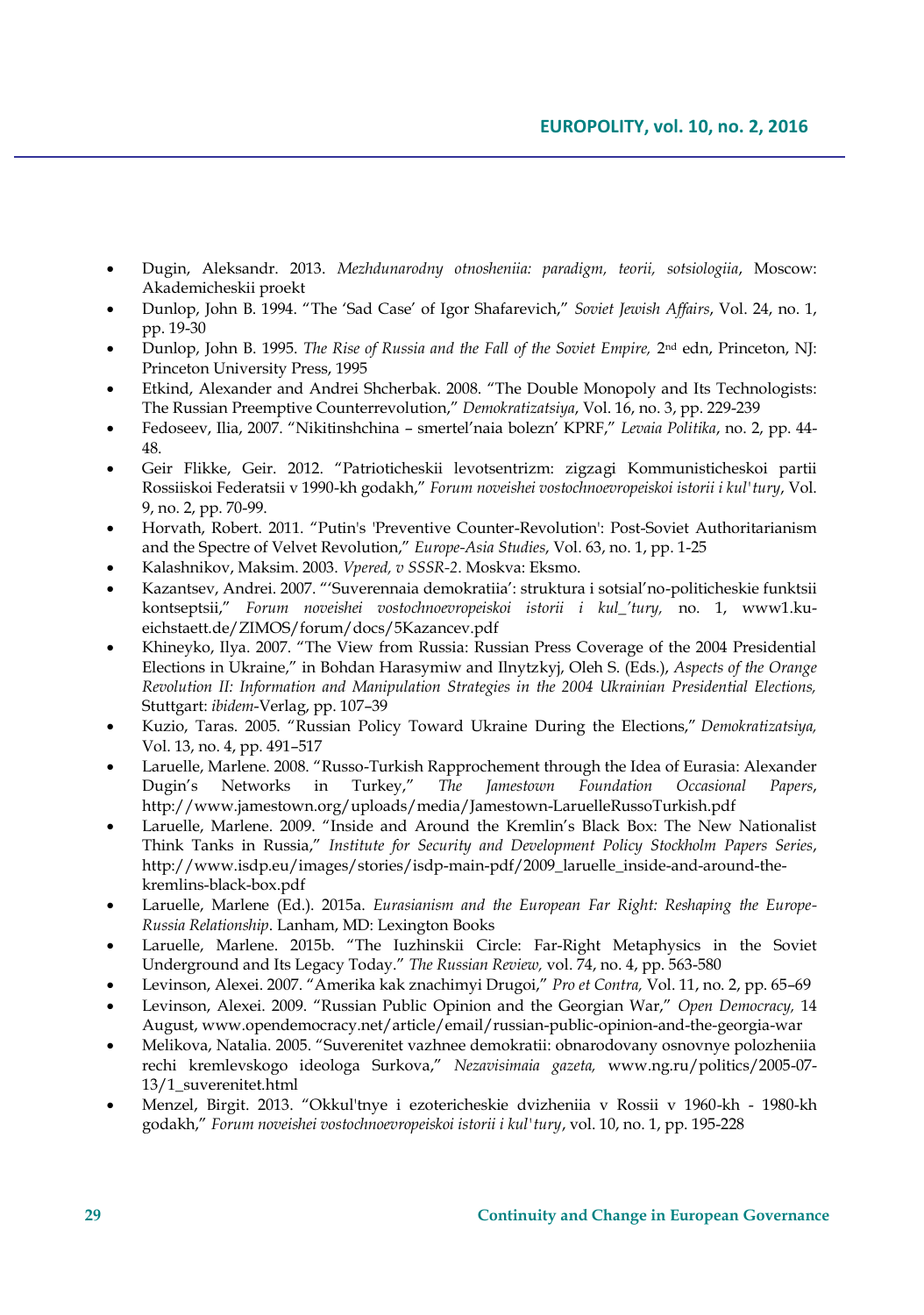- Moroz, Evgenii. 2003. "Podnyavshii svastiku: Imperskii proekt Vladimira Kucherenko,", last accessed October 2006) http://xeno.sova-center.ru/29481C8/2948351.
- Østbø, Jardar. 2015. *The New Third Rome: Readings of a Russian Nationalist Myth*. Stuttgart: *ibidem*-Verlag
- Pastukhov, Vladimir. 2011. "The Ukrainian Revolution and the Russian Counterrevolution: The Ukrainian Revolution and the Russian Counterrevolution," *Russian Politics and Law*, Vol. 49, no. 5, pp. 68-80;
- Petrov, Nikolai and Andrei Ryabov. 2006. "Russia's Role in the Orange Revolution," in Anders Åslund and McFaul, Michael (Eds.), *Revolution in Orange: The Origins of Ukraine's Democratic Breakthrough,* Washington, DC: Carnegie Endowment for International Peace, pp. 14-64
- Popescu, Nicu. 2012. "The Strange Alliance of Democrats and Nationalists," *Journal of Democracy*, Vol. 23, no. 3, pp. 46-54, http://blogs.euobserver.com/popescu/files/2012/07/The-Strange-Alliance-of-Democrats-and-Nationalists.pdf
- Richards, Susan. 2009. "Russians Don't Much Like the West," *Open Democracy,* 25 February, www.opendemocracy.net/article/email/russians-don-t-much-like-the-west
- Satter, David. 2012. "The Threat of Russian Nationalism," *FPRI E-Notes*, http://www.fpri.org/enotes/2012/201204.satter.threat-russian-nationalism.pdf
- Schulze, Peter W. 2007. "Souveräne Demokratie: Kampfbegriff oder Hilfskonstruktion für einen eigenständigen Entwicklungsweg? Die Ideologische Offensive des Vladislav Surkov," in Matthes Buhbe and Gorzka, Gabriele (Eds.), *Russland heute: Rezentralisierung des Staates unter Putin,* Wiesbaden: VS Verlag für Sozialwissenschaften, pp. 293–312
- Sedov, L. 2006. "Aktual\_'nye problemy v obshchestvennom mnenii rossiian i amerikantsev (rezul'taty sovmestnogo rossiisko-amerikanskogo issledovaniia)," *Vestnik obshchestvennogo mneniia,* Vol. 83, no. 3, pp. 14–17.
- Shekhovtsov, Anton. 2008. "The Palingenetic Thrust of Russian Neo-Eurasianism: Ideas of Rebirth in Aleksandr Dugin's Worldview." *Totalitarian Movements and Political Religions,* Vol. 9, no. 4, pp. 491-506
- Shekhovtsov, Anton. 2009. "Aleksandr Dugin's Neo-Eurasianism: The New Right à la Russe," *Religion Compass,* Vol. 3, no. 4, pp. 697-716.
- Shekhovtsov, Anton. 2015. "Aleksandr Dugin and the West European New Right, 1989-1994," in Marlene Laruelle (Ed.), *Eurasianism and the European Far Right: Reshaping the Europe-Russia Relationship*. Lanham, MD: Lexington Books, pp. 35-54.
- Sokolov, Mikhail. 2006. "Novye Pravye intellektualy v Rossii. Strategii legitimatsii," *Ab Imperio,* no. 3, pp. 321-55.
- Sokolov, Mikhail. 2009. "New Right-Wing Intellectuals: Strategies of Legitimization," *Russian Politics and Law,* Vol. 47, no. 1, pp. 47-75.
- Umland, Andreas. 2002. "Toward an Uncivil Society? Contextualizing the Recent Decline of Extremely Right-Wing Parties in Russia," *Weatherhead Center for International Affairs Working Paper Series* [Harvard University], no. 02-03, http://www.wcfia.harvard.edu/node/589.
- Umland, Andreas. 2007. "Post-Soviet 'Uncivil Society' and the Rise of Aleksandr Dugin: A Case Study of the Extraparliamentary Radical Right in Contemporary Russia." University of Cambridge, http://www.academia.edu/2635113/Post-Soviet\_Uncivil\_Society\_and\_the\_Rise\_of\_Aleksandr\_Dugin\_A\_Case\_Study\_of\_the\_Extraparlia mentary\_Radical\_Right\_in\_Contemporary\_Russia\_University\_of\_Cambridge\_2007\_